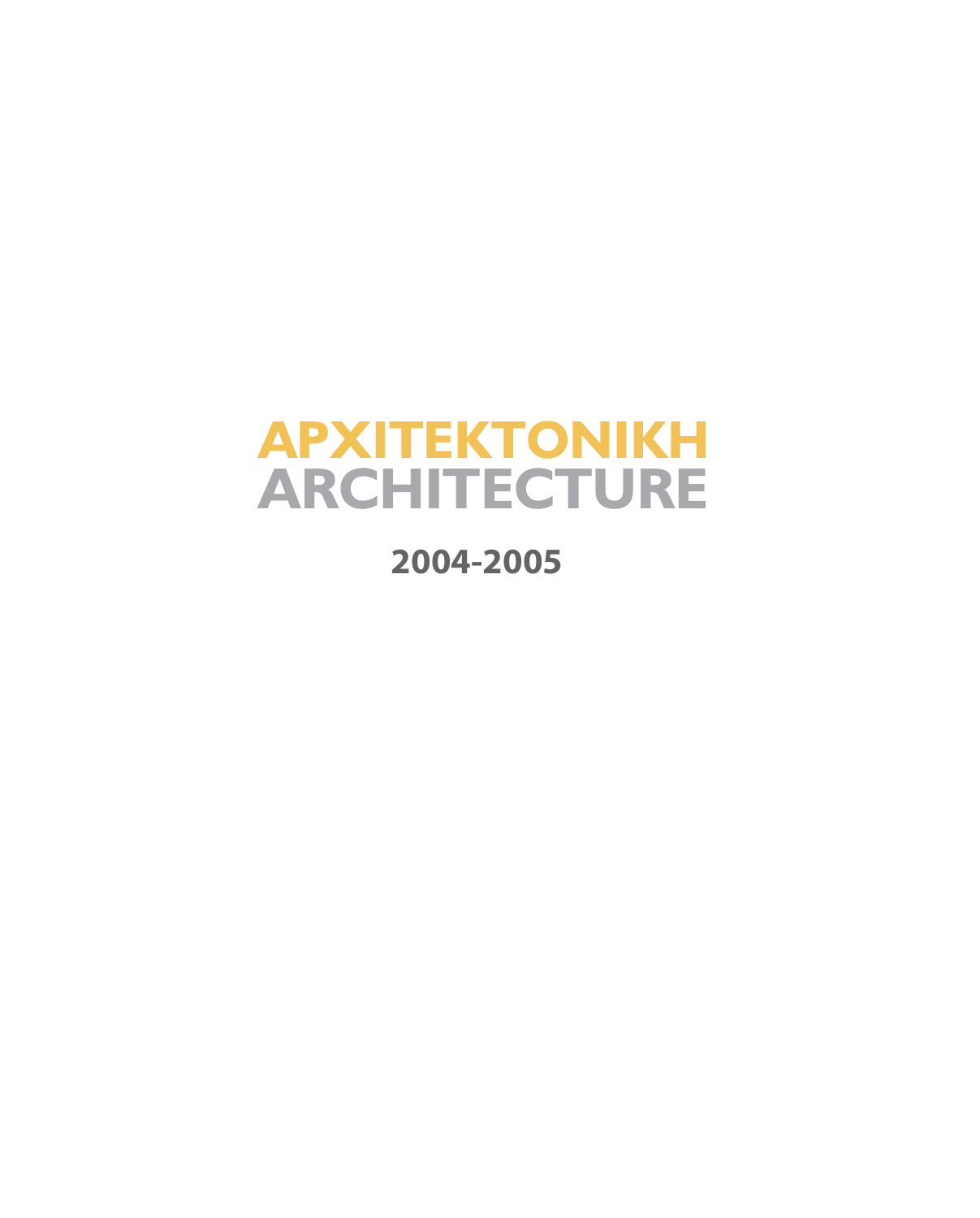ARISTOTLE UNIVERSITY OF THESSALONIKI FACULTY OF TECHNOLOGY SCHOOL OF ARCHITECTURE

ARCHITECTURE 2004-2005 **DIPLOMA PROJECTS** ACADEMIC YEAR 2004-2005

Editors **FANI VAVILI ARIS PRODROMIDIS** 

ISBN 978-960-456-169-8

© Εκδόσεις Ζήτη, Θεσσαλονίκη 2009 © Publications Ziti, Thessaloniki 2009

Απαγορεύεται η ανατύπωση, αναπαραγωγή ή με οποιοδήποτε τρόπο χρησιμοποίηση μέρους ή του συνόλου των κειμένων, σχεδίων και φωτογραφιών που περιέχονται στο βιβλίο χωρίς προηγούμενη άδεια του Τμήματος Αρχιτεκτόνων.

All rights reserved. No part of this publication may be reproduced or transmitted in any form or by any means -electronic, mechanical, photocopying, or otherwise- without prior written permition of the School of Architecture.



Π. ΖΗΤΗ & Σια ΟΕ 18ο χλμ Θεσ/νίκης-Περαίας<br>Τ.Θ. 4171 • Περαία Θεσσαλονίκης • Τ.Κ. 570 19 Τηλ.: 23920.72.222, Fax: 23920.72.229 e-mail: info@ziti.gr

Βιβλιοπωλείο ΕΚΔΟΣΕΙΣ ΖΗΤΗ Αρμενοπούλου 27 • 546 35 Θεσσαλονίκη Tηλ. 2310.203.720, Fax 2310.211.305 www.ziti.gr e-mail:sales@ziti.gr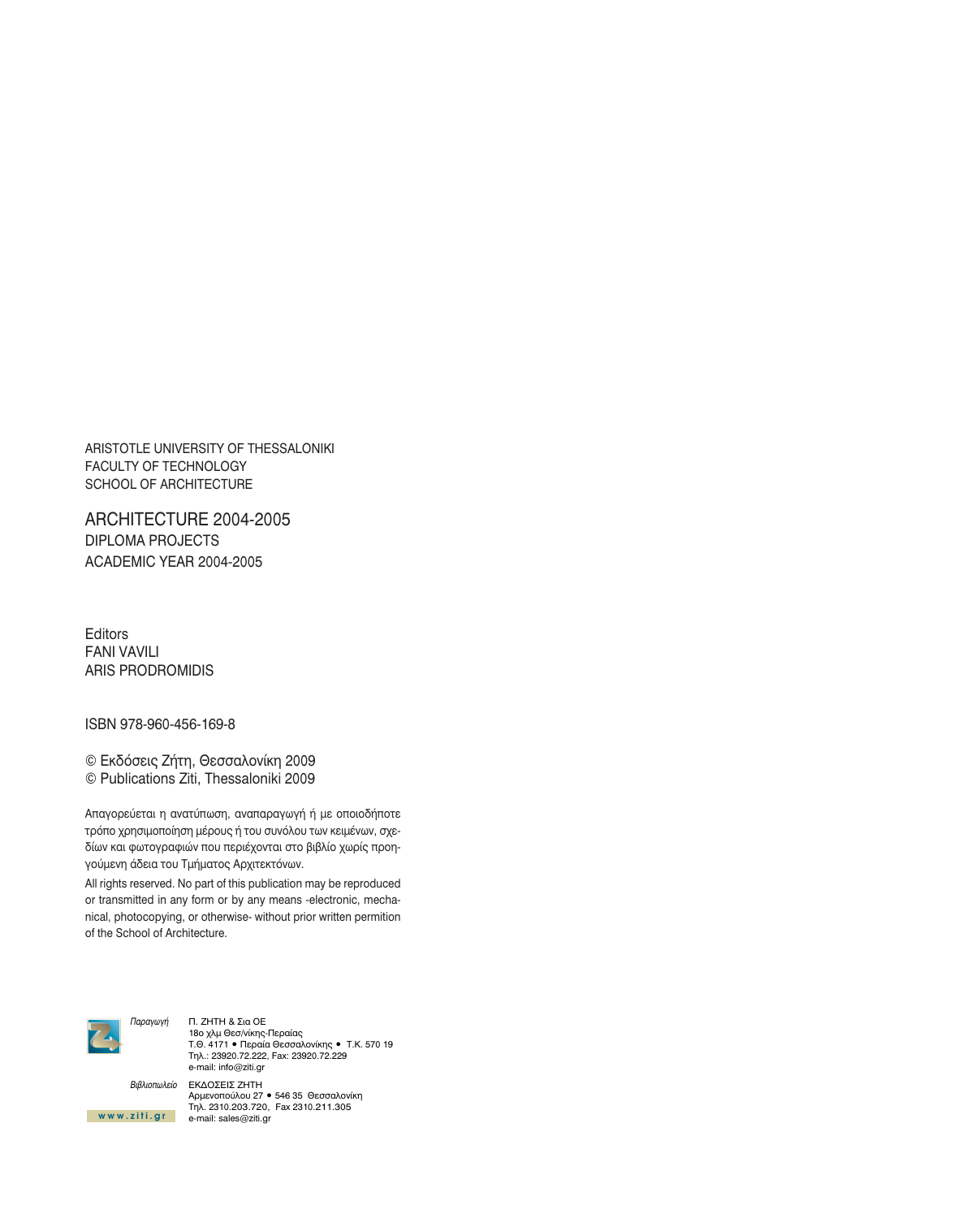ΑΡΙΣΤΟΤΕΛΕΙΟ ΠΑΝΕΠΙΣΤΗΜΙΟ ΘΕΣΣΑΛΟΝΙΚΗΣ ΠΟΛΥΤΕΧΝΙΚΗ ΣΧΟΛΗ, ΤΜΗΜΑ ΑΡΧΙΤΕΚΤΟΝΟΝ

ARISTOTLE UNIVERSITY OF THESSALONIKI **FACULTY OF ENGINEERING, SCHOOL OF ARCHITECTURE** 

# ADXHEKTONIKH ARCHITECTURE

# ΔΙΠΛΩΜΑΤΙΚΕΣ ΕΡΓΑΣΙΕΣ DIPLOMA PROJECTS

2004-2005

ΕΠΙΜΕΛΕΙΑ ΕΚΔΟΣΗΣ Βαβύλη Φανή - Προδρομίδης Άρης

EKAO E E I E ZHTH O E E E A A O N I KH 2009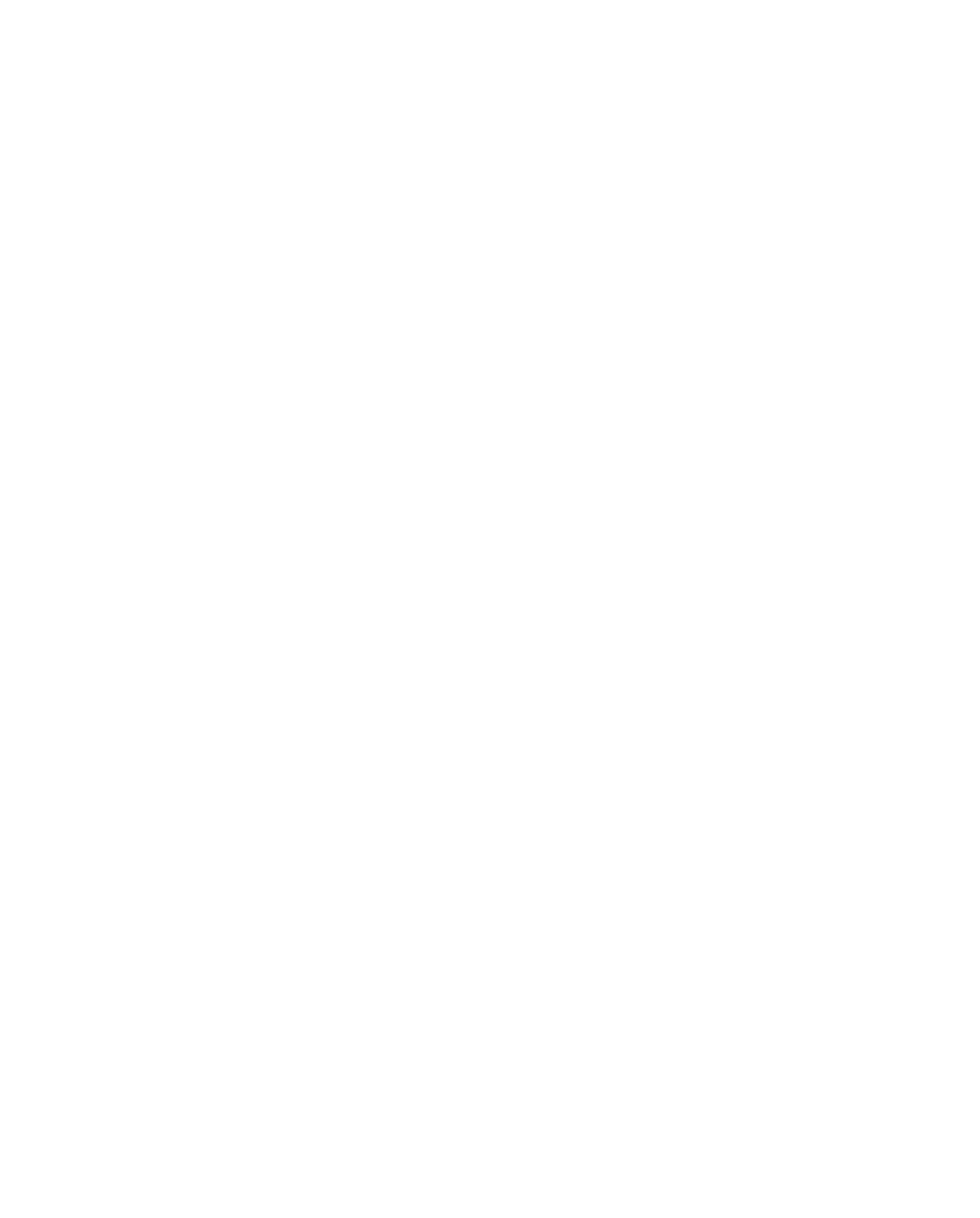#### ΠΡΟΛΟΓΟΣ **PREFACE**

Η εκπόνηση της Διπλωματικής Εργασίας αποτελεί ίσως το σημαντικότερο γεγονός, το επιστέγασμα, των αρχιτεκτονικών σπουδών, γι' αυτό και η καθιέρωση έστω και της συνοπτικής δημοσίευσής τους δικαιώνει τις προσπάθειες που γίνονται σ' αυτήν την κατεύθυνση και λειτουργεί συμπληρωματικά στη διαδικασία της διδασκαλίας και της έρευνας. Μπορεί να εκληφθεί όχι μόνο ως μέσο δημοσιοποίησης και προβολής της δουλειάς, ατομικά των φοιτητών και των διδασκόντων καθώς και συλλογικά του Τμήματος, αλλά και ως αφορμή για ευρύτερο προβληματισμό και διάλογο.

Πιστεύω ότι η παρούσα έκδοση παρουσιάζει ακόμα πιο συστηματικά το αποτέλεσμα αυτής της διαδικασίας και στους συναδέλφους που είχαν την ευθύνη και την επιμέλεια οφείλουμε τουλάχιστον τις ευχαριστίες μας.

> Καθηγήτρια Ζωή Καραμάνου Πρόεδρος του Τμήματος Αρχιτεκτόνων Ακαδ. ετών 2001-2005

### ΠΡΟΛΟΓΟΣ του Προέδρου του Τμήματος

Έχω τη χαρά να προλογίσω το τεύχος των διπλωματικών εργασιών του τμήματός μας της περιόδου 2004-2005, το οποίο εκδίδεται έστω και μετά από καθυστέρηση κάποιων ετών.

Η συγκέντρωση των εργασιών αυτών που αποτελούν κατά κάποιο τρόπο την επιτομή των σπουδών των φοιτητών μας δημιουργεί ένα πολύτιμο αρχείο αναφοράς. Στις προτάσεις που συγκεντρώθηκαν εδώ αντανακλώνται οι γνώσεις και οι προοπτικές που αποκτήθηκαν μετά από πέντε έτη μελέτης σε συνεργασία με το διδακτικό προσωπικό και ιδιαίτερα με τους επιβλέποντες των εργασιών αυτών.

Παρά τις δυσκολίες και τα προβλήματα που αντιμετωπίζει σήμερα η παιδεία, κρίνοντας από το επίπεδο των περισσότερων διπλωματικών εργασιών, το Τμήμα Αρχιτεκτόνων δημιουργεί ένα εκπαιδευτικό πλαίσιο που παρέχει στους επιμελείς φοιτητές δυνατότητες άριστης επιστημονικής και συνθετικής παιδείας. Αυτό αποδεικνύεται και από τις σημαντικές διεθνείς διακρίσεις που δόθηκαν σε εργασίες φοιτητών του τμήματός μας (Biennale Bενετίας 2006, Biennale Βαρκελώνης 2008, Virtual Expo Ιδρύματος Romualdo Del Bianco, Βενετία 2008). Η εκπαίδευση στο τμήμα Αρχιτεκτόνων δεν έχει απλά τη μορφή μιας επαγγελματικής κατάρτισης, αλλά επιτρέπει, κατά την άποψή μου, τη διαμόρφωση μιας κριτικής στάσης απέναντι στις διαρκώς μεταβαλλόμενες παραμέτρους των προβλημάτων σχεδιασμού του χώρου που οφείλουν να συνδυάζουν αρμονικά τέχνη και κατασκευή.

Με την ευκαιρία εκφράζω τις ιδιαίτερες ευχαριστίες μου στην επιτροπή των διπλωματικών εργασιών η οποία επιμελήθηκε την έκδοση.

> Καθηγητής Νίκος Καλογήρου Πρόεδρος του Τμήματος Αρχιτεκτόνων Α.Π.Θ. Ακαδημαϊκών ετών 2005-2009

The elaboration of a diploma project constitutes the culmination and in a sense the main event of architecture studies. This in a way is justified through the introduction of its synoptical publication which rewards the students' efforts and is complimentary towards teaching and research procedures. This effort is not only perceived as a means of publicizing and promoting ones work-student', tutor's, the Department's as a whole- but also as a starting point for a broader dialoque on architecture.

I therefore believe that this present publication systematically presents the end result of this procedure and puts me in the delightful position to thank the colleagues that were responsible for its redaction.

> Professor Zoe Karamanou Chairman of the School of Architecture of A.U.Th. academic years 2001-2005

#### **PREFACE by the Chairman of the Department**

I have the joy to introduce the edition that contains the diploma projects of 2004-2005, although published with a slight delay.

The gathering of these diploma projects consists the epitome of the students' work and constitutes a valuable reference archive. The student projects gathered here reflect the knowledge and the potential gained through the course of a 5-year academic program with the valuable aid of the teaching staff and especially the students' supervisors.

In spite of the problems and the difficulties surrounding education today, and judging by the level of most projects in this publication, the Architecture Department creates an academic frame that offers diligent students the potential of excellent scientific and compositional literacy. This is proven through the International Distinctions awarded to our Department's student projects (2006 Venice Biennale, 2008 Barcelona Biennale, The 2008 Romualdo Del Blanco Virtual Expo in Venice). So the studies in the Architecture Department act not only as vocational training for the students but also, in my opinion, as a formation of a personal critical stance toward the everchanging parameters of the problems encountered in designing and forming space that need to be treated through a harmonious equilibrium between art and construction.

Finally I would also like to thank the Diploma Committee for gathering this material and curating its publication.

Professor Nikos Kalogirou

President of the Architecture Department of A.U.Th. Academic Years 2005-2009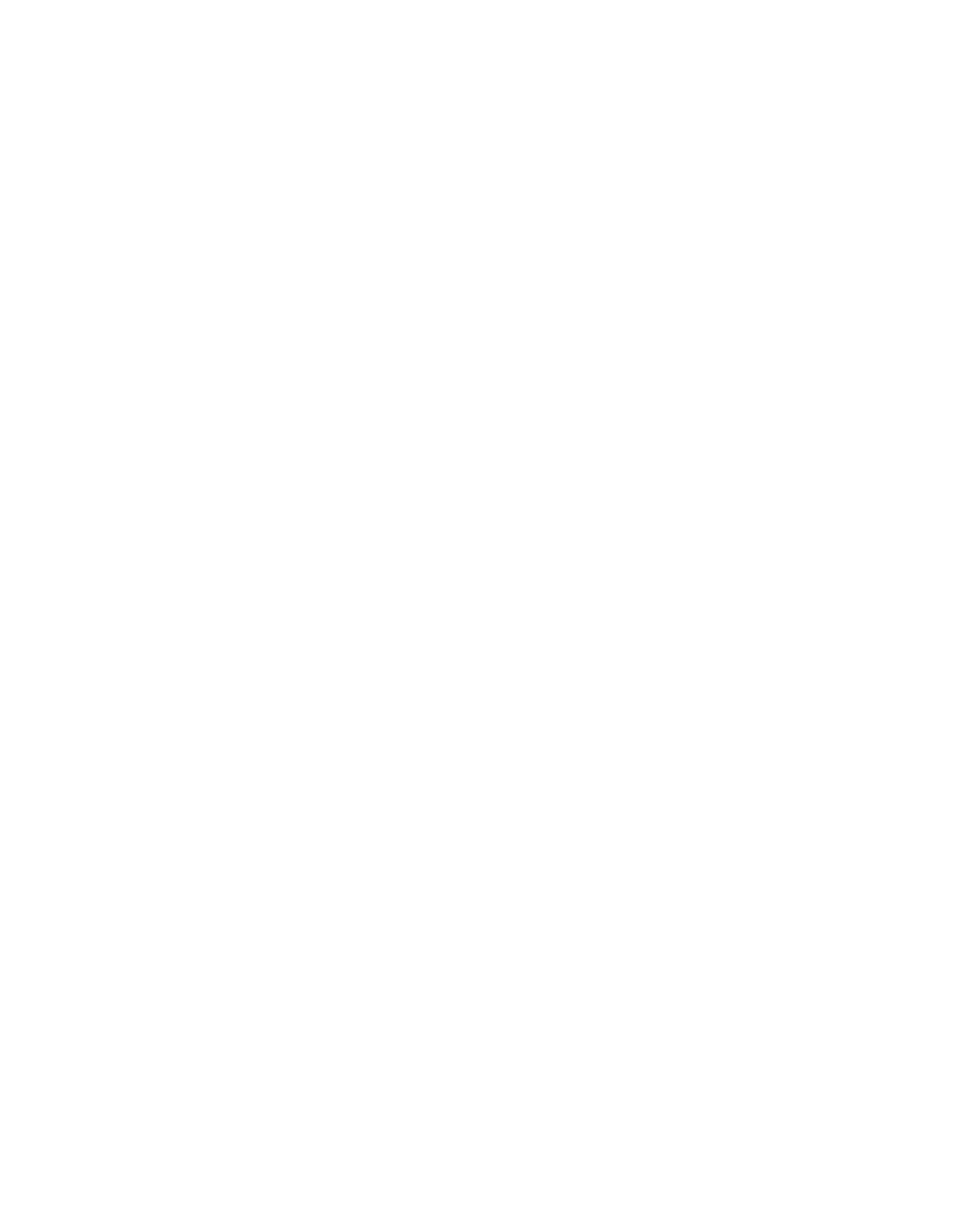#### ΣΗΜΕΙΩΜΑ ΓΙΑ ΤΗΝ ΕΚΔΟΣΗ **EDITORIAL NOTE**

Οι Διπλωματικές Εργασίες αποτελούν για τους φοιτητές την κατακλείδα της εκπαίδευσής τους, καθώς τους δίνεται η ευκαιρία να μελετήσουν και να παρουσιάσουν το πιο ολοκληρωμένο και με τη μεγαλύτερη εμβάθυνση θέμα, των αρχιτεκτονικών σπουδών τους. Είναι ταυτόχρονα, η κατάληξη μιας ερευνητικής προσπάθειας στη θεωρητική και πρακτική προσέγγιση της αρχιτεκτονικής.

Αλλά και για το Τμήμα Αρχιτεκτόνων, κάθε χρόνο οι τρεις περίο-δοι της παρουσίασης των εργασιών αυτών, αποτελούν ένα κορυφαίο γεγονός καθώς "πιστοποιείται" συνολικά το αποτέλεσμα της εκπαιδευτικής διαδικασίας. Γι' αυτό και η δημόσια παρουσίαση των διπλωματικών εργασιών αποτελεί πεδίο γόνιμης συζήτησης και προβληματισμού, για τους διδάσκοντες και τους διδασκόμενους.

Οι φοιτητές εκπονούν τις διπλωματικές εργασίες τους είτε ατομικά, είτε σε ολιγομελείς ομάδες, για διάστημα που υπερβαίνει τους έξι μήνες. Η επίβλεψη γίνεται από έναν ή και περισσότερους διδάσκοντες. Η παρουσίαση των διπλωματικών γίνεται δημόσια, κρίνεται και βαθμολογείται από επιτροπή διδασκόντων.

Η επιλονή του θέματος και νενικά η διαδικασία προσέννισης, συναποφασίζεται και συνδιαμορφώνεται από τους διδάσκοντες και τους διδασκόμενους. Το θεματικό πεδίο των διπλωματικών καλύπτει ένα μεγάλο εύρος θεμάτων που περιλαμβάνει όλες τις κλίμακες του σχεδιασμού από την πολεοδομική-χωροταξική μέχρι την κλίμακα του βιομηχανικού αντικειμένου. Η πλειονότητα των εργασιών επικεντρώνεται στη κλίμακα του αρχιτεκτονικού και αστικού σχεδιασμού. Η θεματολογία των διπλωματικών συχνά ανήκει στο ίδιο θεματικό πεδίο με την ερευνητική εργασία, με την οποία ο φοιτητής εισάγεται στο θεωρητικό ή ιστορικό πλαίσιο του θέματος.

Οι διπλωματικές εργασίες δεν συγκροτούν μια ενιαία και ομοιογενή αντίληψη για την Αρχιτεκτονική. Αντικατοπτρίζουν τις τάσεις, τις επιρροές, τα ενδιαφέροντα, τους διάφορους ιδεολογικούς προσανατολισμούς και προσεγγίσεις στα ζητήματα του αρχιτεκτονικού σχεδιασμού, τόσο των φοιτητών όσο και των διδασκόντων και αναδεικνύουν την πραγματική εκπαιδευτική εικόνα του Τμήματος Αρχιτεκτόνων του Α.Π.Θ.

Στον τόμο αυτό παρουσιάζονται Διπλωματικές Εργασίες που εκπονήθηκαν από φοιτητές/-τριες κατά το ακαδημαϊκό έτος 2004-05 και συγκεντρώθηκαν μετά από επανειλλημένες ειδοποιήσεις στους συναδέλφους. Τυχόν εργασίες οι οποίες για διάφορους λόγους δεν απεστάλησαν και αποσταλούν στο μέλλον, θα δημοσιευθούν σε συμπληρωματικό τεύχος.

> Φανή Βαβύλη Άρης Προδρομίδης

Τμήμα Αρχιτεκτόνων Α.Π.Θ.

The diploma projects are the conclusion of each student's educational journey towards their certificate, because they offers them the opportunity to present their most comprehensive and in depth work of their architectural studies. It is also the culmination of their research, in a practical and theoretical approach of architecture.

At the same time though, the three presentation periods of the diploma projects throughout the year act as the Architecture Department's main event which, in a way, certifies the end result of the educational procedure. That's why the public presentation of the diploma projects constitutes a field for fruitful discussions and brainstorming, for students and tutors alike, together with the reassessment of teaching procedures and practices.

The projects are either individual or in small work-groups and are carried out through a period that exceeds six months, usually in a year. Supervision of the projects is conducted by one or more tutors, when the case study concerns more than one epistemological fields. The thematic field of the projects covers a vast area of interest that contains studies of all scales of design, from spatial planning to industrial design, interior design and the re-use of old building shells. The majority of the projects concerns architectural and urban design. The thematology of the projects usually shares the same field with the written dissertation, through which the student is introduced into the theoretical and historical framework of each subject matter.

The diploma projects do not constitute a unified and homogenous perception on Architecture, because they reflect the trends, the influences, the interests, the various ideological orientations of the students and the tutors. But nevertheless they present and highlight the realistic educational face of the Architecture Department of the Aristotle University of Thessaloniki.

So the Diploma Projects included in this volume are those presented during the 2004-05 academic year and collected till the present time.

With no selection procedure what so ever, all projects are included that contained the basic information in order to present the students' work and proposals in a direct and concise manner.

> Fani Vavili Aris Prodromidis Faculty of Architecture, A.U.Th.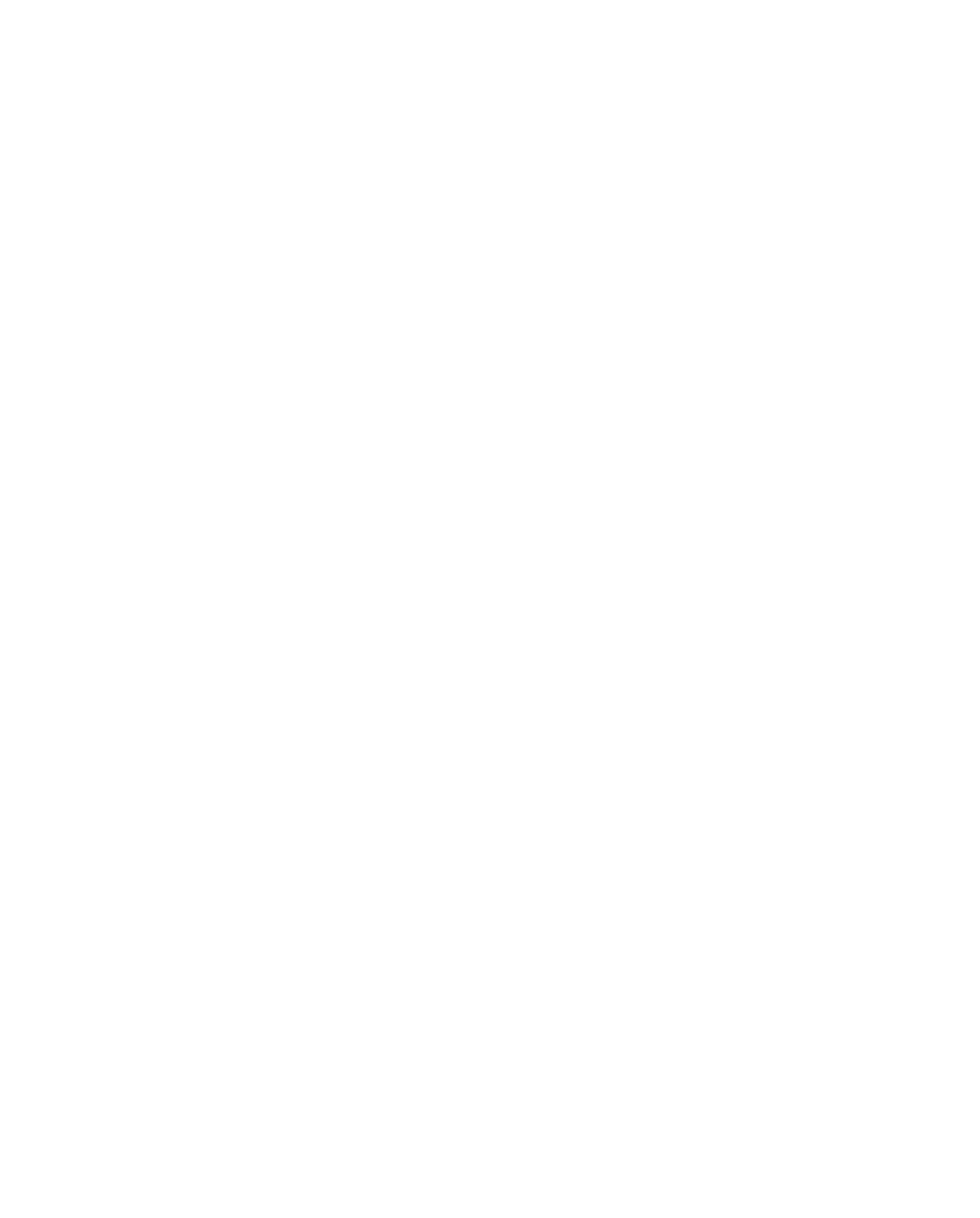# **Περιεχόμενα**

# **Contents**

**1**

**2**

**4**

**5**

**6**

**8**

**9**

# **Αποκατάσταση - Επανάχρηση**

Αγγελοπούλου Μαρία, Πωγωνίδου Μαρία, Λάκκας Θωμάς ΤΟ ΚΈΝΟ & ΤΟ ΠΛΗΡΈΣ ΣΤΟ ΟΡΙΟ ΤΗΣ ΠΟΛΗΣ ΜΕ ΤΗ ΘΑΛΑΣΣΑ: ΠΡΟΤΑΣΗ ΕΠΑΝΑΧΡΗΣΗΣ ΤΟΥ ΠΑΛΙΟΥ ΤΕΛΩΝΕΙΟΥ ΣΤΟ ΛΙΜΑΝΙ ΤΗΣ ΘΕΣ/ΝΙΚΗΣ *Eπιβλέπων: Κ. Οικονόμου* 

Αυγερινού Αφροδίτη, Μάρδα-Στυψιανού Αντωνία, Πασιά Άννα ΑΠΟΤΥΠΩΣΗ-ΣΥΝΤΗΡΗΣΗ, ΑΠΟΚΑΤΑΣΤΑΣΗ ΚΑΙ ΕΠΑΝΑΧΡΗΣΗ ΤΟΥ ΠΡΩΗΝ ΒΥΡΣΟΔΕΨΕΙΟΥ ΝΟΥΣΙΑ *Επιβλέπων: Μ. Νομικός* 

> Ηλούση Κυριακή ΚΑΡΕ ΚΑΡΕ ΜΙΑ ΕΠΑΝΑΧΡΗΣΗ *Επιβλέπουσα: Α. Λαδά*

Καντιδάκη Καλλιόπη, Παπαμίχου Ηλιάνα ΑΠΟΚΑΤΑΣΤΑΣΗ ΚΑΙ ΕΠΑΝΑΧΡΗΣΗ ΤΟΥ ΠΑΝΑΝΕΙΟΥ ΔΗΜΟΤΙΚΟΥ ΝΟΣΟΚΟΜΕΙΟΥ ΗΡΑΚΛΕΙΟΥ *Επιβλέποντες: Μ. Νομικός, Αιμ. Στεφανίδου* 

> **Νάση Μαριάνα** ΑΠΟΚΑΤΑΣΤΑΣΗ ΚΑΙ ΕΠΑΝΑΧΡΗΣΗ ΤΟΥ ΑΡΧΟΝΤΙΚΟΥ ΤΟΥ ΔΕΣΠΟΤΗ ΣΤΑ ΓΙΑΝΝΕΝΑ *Επιβλέπων: Μ. Νομικός*

**Νικούλη Λυδία** ΓΗΠΕΔΑ ΓΚΟΛΦ ΚΑΙ ΠΑΡΚΑ ΠΟΛΙΤΙΣΜΟΥ: ΣΧΕΔΙΑΣΜΟΣ ΕΓΚΑΤΑΣΤΑΣΕΩΝ ΚΑΙ ΔΙΑΜΟΡΦΩΣΗ ΠΕΡΙΒΑΛΛΟΝΤΟΣ ΧΩΡΟΥ *Επιβλέποντες: Μ. Τζεκάκης, Κ. Βαρώτσος, Ν. Μάνου-Ανδρεάδη* 

**Πάχτα Βασιλική** ΜΕΛΕΤΗ ΤΗΣ ΠΑΛΑΙΟΧΡΙΣΤΙΑΝΙΚΗΣ ΒΑΣΙΛΙΚΗΣ Γ' (ΒΑΣΙΛΙΚΗ ΜΟΥΣΕΙΟΥ) ΤΟΥ ΑΡΧΑΙΟΛΟΓΙΚΟΥ ΧΩΡΟΥ ΤΩΝ ΦΙΛΙΠΠΩΝ *Επιβλέπων: Γ. Καραδέδος* 

**Τσιόκας Ανδρέας** ΑΠΟΚΑΤΑΣΤΑΣΗ ΚΑΙ ΕΠΑΝΑΧΡΗΣΗ ΤΟΥ ΣΙΔΗΡΟΔΡΟΜΙΚΟΥ ΣΤΑΘΜΟΥ ΚΑΙ ΤΟΥ ΕΡΓΟΣΤΑΣΙΟΥ ΕΜΠΟΤΙΣΜΟΥ ΚΑΤΕΡΙΝΗΣ *Επιβλέπων: Μ. Νομικός* 

**Τριανταφύλλου Πολυξένη** 

ΟΙΝΟΠΟΙΕΙΟ "Η ΑΡΕΘΟΥΣΑ": ΑΠΟΚΑΤΑΣΤΑΣΗ & ΕΠΑΝΑΧΡΗΣΗ *Επιβλέπων: Μ. Νομικός* 

# **Restoration - Rehabilitation**

**Aggelopoulou Maria, Pogonidou Maria, Lakkas Thomas**  THE VOID & THE SOLID AT THE EDGE OF THE CITY AND THE SEA: REUSE PROPOSAL FOR THE OLD CUSTOMS HOUSE ON THE THESSALONIKI PORT *Supervisor: K. Economou*

**Avgerinou Afroditi, Marda-Stypsianou Antonia, Pasia Anna** SURVEY-CONSERVATION, RESTORATION AND REUSE OF FORMER NOYSIAS TANNERY *Supervisor: M. Nomikos*

**3 Ilousi Kyriaki** RE-USE: FRAME BY FRAME *Supervisor: A. Lada*

> **Kantidaki Kalliopi, Papamichou Iliana**  RESTORATION AND RE-USE OF THE PANANIO MUNICIPAL HOSPITAL OF IRAKLIO *Supervisors: M. Nomikos, Em. Stefanidou*

**Nasi Mariana** 

RESTORATION AND REUSE OF THE DESPOT'S MANSION AT IOANNINA

*Supervisor: M. Nomikos*

**Nikouli Lydia**  GOLF COURSE AND CULTURAL PARKS: FACILITIES DESIGN AND OPEN SPACE DEVELOPMENT *Supervisors: M. Tzekakis, K. Varotsos, N. Manou-Andreadi*

**7 Pachta Vasiliki**  STUDY OF THE PALEOCHRISTIANIC BASILICA C′ (MUSEUM BASILICA) OF THE ARCHEOLOGICAL SITE AT FILIPPOI *Supervisor: G. Karadedos*

**Tsiokas Andreas** 

RESTORATION AND REUSE OF THE RAILWAY STATION AND THE SATURATION FACTORY OF KATERINI *Supervisor: M. Nomikos*

**Triantafyllou Polyxeni** 

"ARETHOUSA" WINERY: RESTORATION AND REUSE *Supervisor: M. Nomikos*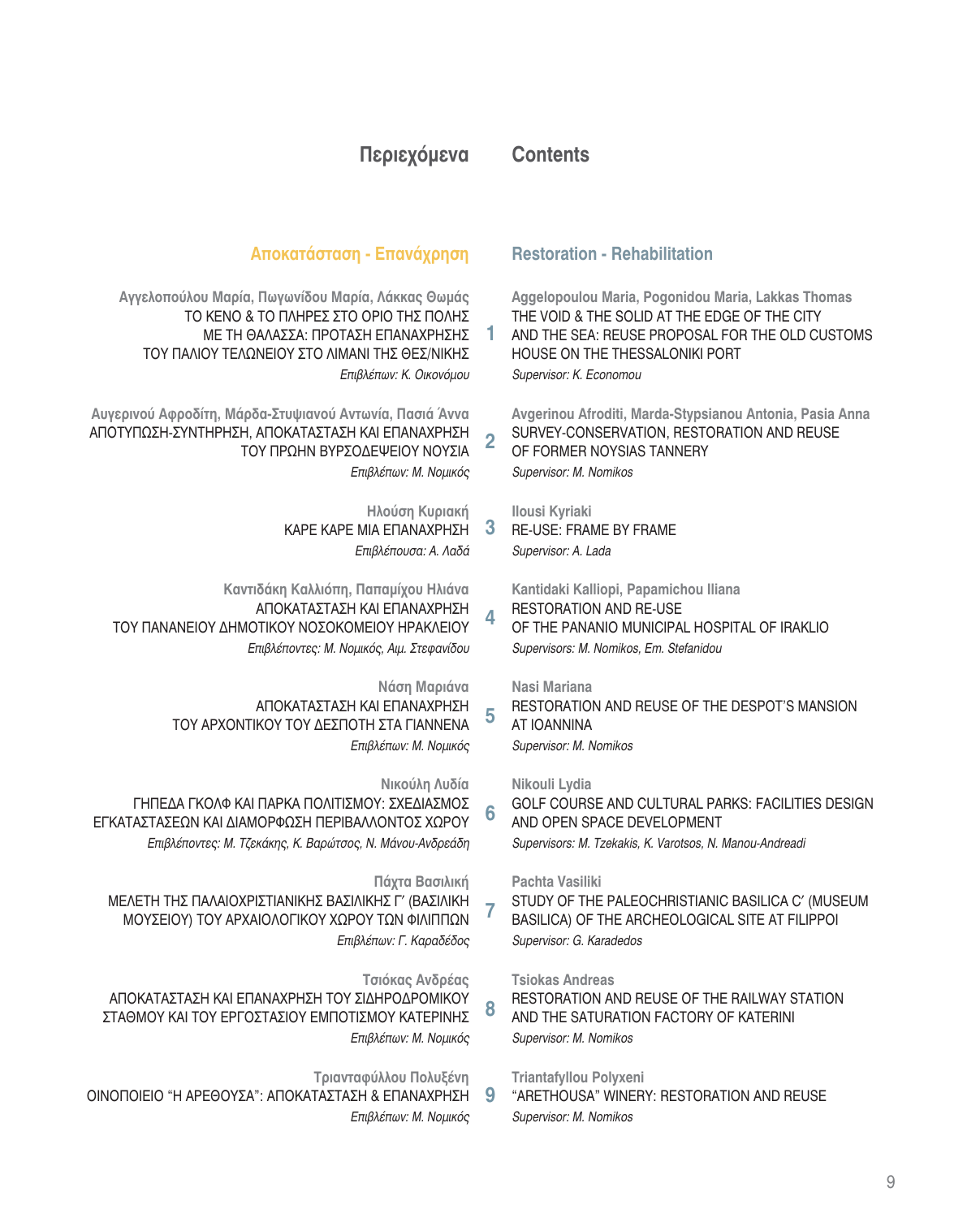#### Δημόσια Κτίρια - Δημόσιος Χώρος

Γεωργιάδου Σύλβια ΣΙΔΗΡΟΔΡΟΜΙΚΟΣ ΣΤΑΘΜΟΣ ΣΚΥΔΡΑΣ 10 Επιβλέπων: Κ. Αντωνίου

Γιακουμή Άννα, Καλύβα Ελένη ΦΩΣ ΚΑΙ ΜΝΗΜΕΣ ΣΤΟ ΝΕΡΟ Επιβλέποντες: Τ. Ανδρεάδου, Δ. Κονταξάκης

Γιαλλουρίδου Χριστίνα, Σαραφιανού Όλγα, Μακρίδου Μαρία ΔΗΜΟΤΙΚΗ ΒΙΒΛΙΟΘΗΚΗ ΣΤΟΝ ΕΝΑΕΡΙΟ ΛΕΜΕΣΟΥ Επιβλέπων: Σ. Ζαφειρόπουλος

> Θεοδωρίδης Βασίλειος ΠΟΛΥΩΡΟΦΟ ΒΙΟΚΛΙΜΑΤΙΚΟ ΚΤΙΡΙΟ ΓΡΑΦΕΙΩΝ ΣΤΗ ΔΥΤΙΚΗ ΘΕΣΣΑΛΟΝΙΚΗ Επιβλέπουσα: Ζ. Καραμάνου-Ροδολάκη

> > Κατίκης Νίκος, Τσόχας Κώστας ΔΗΜΑΡΧΙΑΚΟ ΜΕΓΑΡΟ ΚΑΛΑΜΑΡΙΑΣ Επιβλέπουσα: Σ. Τσιτιρίδου

#### Κτίρια Υγείας και Πρόνοιας

Δαλαμάγκα Μαρία-Κωνσταντίνα ΚΕΝΤΡΟ ΠΕΡΙΘΑΛΨΗΣ ΚΑΙ ΦΡΟΝΤΙΔΑΣ ΓΥΝΑΙΚΩΝ Επιβλέπουσα: Φ. Βαβύλη

> Ζαχαρόπουλος Νίκος, Τσόγιας Στέφανος ΕΠΕΜΒΑΣΕΙΣ ΣΤΑ ΛΟΥΤΡΑ ΘΕΡΜΗΣ Επιβλέπουσες: Αιμ. Στεφανίδου, Χ. Σαχανά

#### Χώροι Πολιτισμού / Μουσεία

Γιωργαλλής Κανάρης, Γιωργαλλής Χάρης ΝΕΟ ΘΕΑΤΡΟ ΣΤΗ ΛΕΥΚΩΣΙΑ (Θ.Ο.Κ.) Επιβλέποντες: Ν. Τσινίκας, Φ. Βαβύλη

Γκουντάρα Κωνσταντίνα, Σιάνος Αλέξανδρος Νικόλαος ΔΗΛΟΣ - ΑΡΧΑΙΟΛΟΓΙΚΟ ΠΑΡΚΟ: ΔΙΑΔΡΟΜΕΣ, ΜΟΥΣΕΙΟ Επιβλέπουσες: Κ. Παλυβού, Χ. Σαχανά

Δανιήλ Άλκηστη ΚΤΙΡΙΟ ΘΕΑΤΡΟΥ ΣΤΗΝ ΟΔΟ ΦΡΑΓΚΩΝ, ΘΕΣΣΑΛΟΝΙΚΗ Επιβλέπουσα: Ρ. Σακελλαρίδου

> Δημόπουλος Κ. Γεώργιος ΑΥΤΟΜΕΤΑΦΕΡΟΜΕΝΟΣ ΣΚΗΝΙΚΟΣ ΧΩΡΟΣ 20 Επιβλέπων: Δ. Κρανιώτης

#### **Public Buildings - Public Space**

Georgiadou Silvia **SKYDRA'S RAILWAY STATION** Supervisor: K. Antoniou

Giakoumi Anna, Kaliva Eleni 11 LIGHT AND MEMORIES ON THE WATER Supervisors: T. Andreadou, D. Kontaxakis

Giallouridou Christina, Sarafianou Olga, Makridou Maria  $12$ MUNICIPAL LIBRARY AT LEMESOS' ENAERIOS Supervisor: S. Zafiropoulos

**Theodoridis Vasilios** MULTISTOREY BIOCLIMATIC OFFICE BUILDING 13 IN WESTERN THESSALONIKI Supervisor: Z. Karamanou-Rodolaki

Katikis Nikos, Tsochas Kostas 14 **KALAMARIA'S TOWN HALL** Supervisor: S. Tsitiridou

#### **Buildings for Health and Welfare**

Dalamagka Maria-Konstantina 15 **WOMEN'S RELIEF AND CARE CENTER** Supervisor: F. Vavili

Zacharopoulos Nikos, Tsogias Stefanos 16 **INTERVENTONS AT THERMI'S THERMAL SPRINGS** Supervisors: Em. Stefanidou, Ch. Sachana

### **Spaces for Culture / Museums**

Giorgallis Kanaris, Giorgallis Charis 17 **NEW THEATER IN NICOSIA** Supervisors: N. Tsinikas, F. Vavili

Goudara Konstantina, Sianos Alexandros Nikolaos 18 DILOS-ARCHEOLOGICAL PARK: ROUTES, MUSEUM Supervisors: K. Palyvou, Ch. Sachana

**Daniel Alkisti** 19 THEATER BUILDING AT FRAGKON STREET, THESSALONIKI Supervisor: R. Sakellaridou

**Dimopoulos K. Georgios SELF-TRANSFERABLE STAGE** Supervisor: D. Kraniotis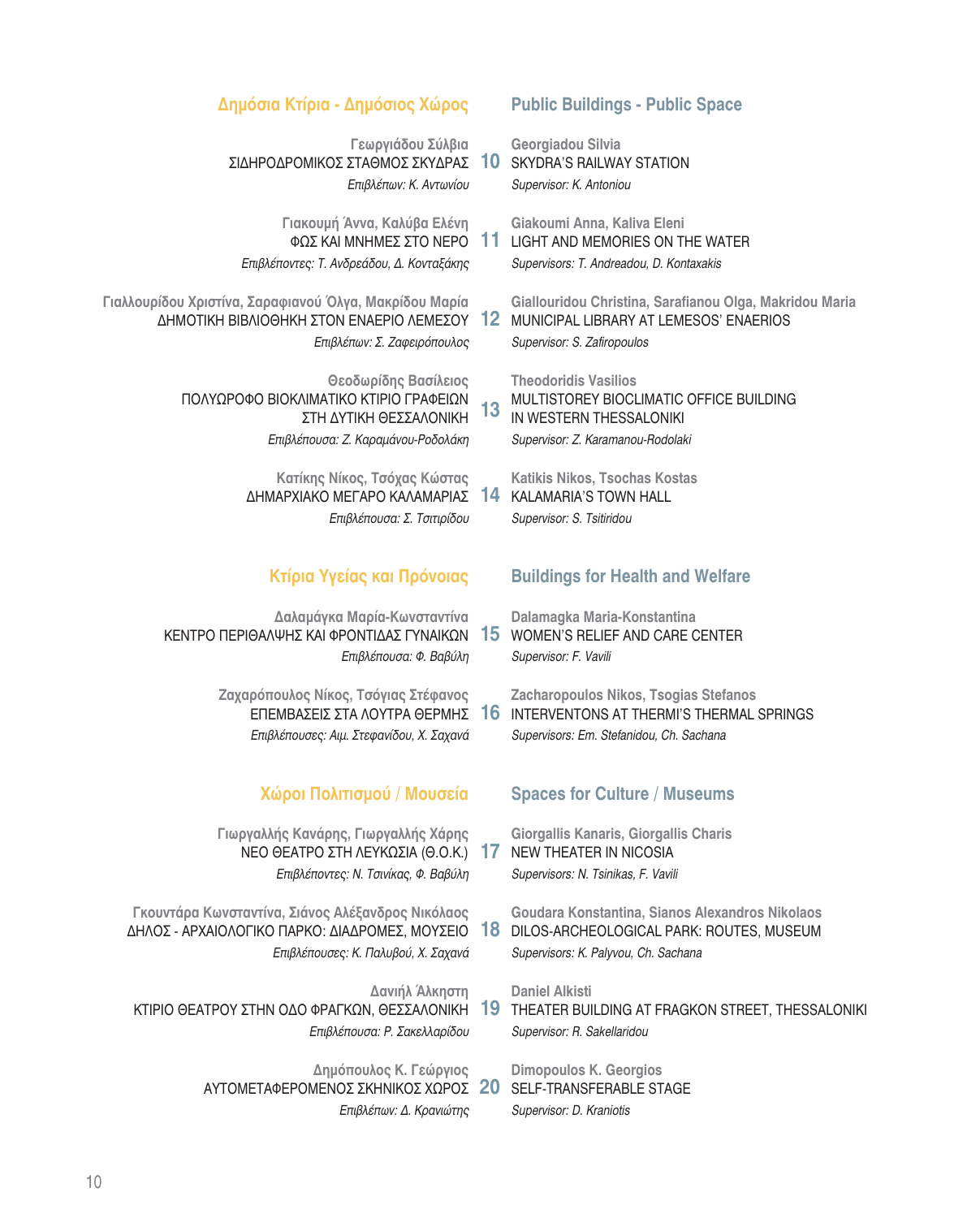| Καρυτιάνου Αικατερίνη<br>ΜΟΥΣΕΙΟ DESIGN ΑΘΗΝΩΝ<br>Επιβλέπων: Α. Προδρομίδης                                                                                                                             | 21        | Karytianou Ekaterini<br><b>DESIGN MUSEUM OF ATHENS</b><br>Supervisor: A. Prodromidis                                                                                                         |
|---------------------------------------------------------------------------------------------------------------------------------------------------------------------------------------------------------|-----------|----------------------------------------------------------------------------------------------------------------------------------------------------------------------------------------------|
| Κατσάπη Ευαγγελία, Κηρυποπούλου Κυριακή<br>ΔΙΑΜΟΡΦΩΣΗ ΧΩΡΩΝ ΓΛΥΠΤΙΚΗΣ<br>ΣΤΑ ΟΡΙΑ ΤΗΣ ΒΕΡΓΙΝΑΣ<br>Επιβλέπουσα: Χ. Σαχανά                                                                                | 22        | Katsapi Evaggelia, Kirittopoulou Kyriaki<br>SCULPTURE SPACES DEVELOPMENT<br>AT THE LIMITS OF VERGINA<br>Supervisor: Ch. Sachana                                                              |
| Κλωνή Ιωάννα<br>IN<br>Επιβλέπουσα: Ρ. Σακελλαρίδου                                                                                                                                                      | <b>23</b> | Kloni Ioanna<br>IN<br>Supervisor: R. Sakellaridou                                                                                                                                            |
| Κυρπιζίδου Κατερίνα<br>ΜΟΥΣΕΙΟ ΑΡΧΙΤΕΚΤΟΝΙΚΗΣ ΣΤΗ ΘΕΣΣΑΛΟΝΙΚΗ<br>Επιβλέποντες: Α. Γιακουμακάτος, Ν. Καλογήρου                                                                                           | 24        | Kirpizidou Katerina<br>MUSEUM OF ARCHITECTURE IN THESSALONIKI<br>Supervisors: A. Yakoumakatos, N. Kalogirou                                                                                  |
| Μπάρα Αγγελική, Φουντουλάκη Ειρήνη<br>MEDIA ART CENTRE IN FRANKFURT<br>Επιβλέπουσα: Ρ. Σακελλαρίδου                                                                                                     | 25        | Bara Aggeliki, Foundoulaki Irini<br>MEDIA ART CENTRE IN FRANKFURT<br>Supervisor: R. Sakellaridou                                                                                             |
| Παπαϊωάννου Απόστολος<br>ΕΝΑ ΝΕΟ ΣΙΔΗΡΟΔΡΟΜΙΚΟ ΤΟΠΙΟ:<br>ΤΟ ΜΟΥΣΕΙΟ ΣΙΔΗΡΟΔΡΟΜΩΝ ΘΕΣΣΑΛΟΝΙΚΗΣ<br>Επιβλέπων: Γ. Παπακώστας                                                                               | 26        | <b>Papaioannou Apostolos</b><br>A NEW RAILROAD LANDSCAPE:<br>THESSALONIKI RAILWAY MUSEUM<br>Supervisor: G. Papakostas                                                                        |
| Σκραπαρλής Παναγιώτης<br>INDUSTRIAL DESIGN SPACE 27<br>Επιβλέπων: Α. Προδρομίδης                                                                                                                        |           | <b>Skraparlis Panagiotis</b><br><b>INDUSTRIAL DESIGN SPACE</b><br>Supervisor: A. Prodromidis                                                                                                 |
| Σχολίδου Δέσποινα<br><b>ΕΠΕΚΤΑΣΗ ΤΟΥ ΕΘΝΙΚΟΥ ΘΕΑΤΡΟΥ 28</b><br>Επιβλέπουσα: Φ. Βαβύλη                                                                                                                   |           | <b>Scholidou Despina</b><br>NATIONAL THEATER EXTENSION<br>Supervisor: F. Vavili                                                                                                              |
| Εκπαιδευτικά Κτίρια                                                                                                                                                                                     |           | <b>Educational Buildings</b>                                                                                                                                                                 |
| Βασιλάκης Φώτης, Χριστοφορίδου Θεοδώρα<br>ΔΙΑΓΡΑΜΜΑΤΙΚΗ ΠΡΟΣΕΓΓΙΣΗ ΠΑΝΕΠΙΣΤΗΜΙΟΥΠΟΛΗΣ<br>-ΣΧΕΔΙΑΣΜΟΣ ΤΜΗΜΑΤΟΣ ΠΟΛΥΤΕΧΝΙΚΗΣ ΣΧΟΛΗΣ<br>Επιβλέπουσα: Ρ. Σακελλαρίδου                                       | 29        | Vasilakis Fotis, Christoforidou Theodora<br>DIAGRAMMATIC APPROXIMATION OF THE UNIVERSITY CAMPUS<br>-DESIGN OF A PART OF THE POLYTECHNIC SCHOOL<br>Supervisor: R. Sakellaridou                |
| Κακουριώτη Αιμιλία<br>ΤΜΗΜΑ ΚΙΝΗΜΑΤΟΓΡΑΦΟΥ<br>ΤΗΣ ΣΧΟΛΗΣ ΚΑΛΩΝ ΤΕΧΝΩΝ ΤΟΥ Α.Π.Θ.<br>Επιβλέπων: Α. Κωτσιόπουλος                                                                                          | 30        | <b>Kakourioti Emilia</b><br><b>FILM DEPARTMENT</b><br>OF THE AUTH SCHOOL OF FINE ARTS<br>Supervisor: A. Kotsiopoulos                                                                         |
| Κοκώση Αναστασία, Ξενικάκη Ελευθερία<br>ΣΧΕΔΙΑΖΟΝΤΑΣ ΣΕ ΠΕΡΙΑΣΤΙΚΟ ΚΑΜΒΑ:<br>ΣΧΟΛΗ ΚΑΛΩΝ & ΕΦΑΡΜΟΣΜΕΝΩΝ ΤΕΧΝΩΝ ΣΤΗΝ ΠΕΡΙΟΧΗ<br>ΤΗΣ ΝΕΑΣ ΔΥΤΙΚΗΣ ΕΙΣΟΔΟΥ ΣΤΗ ΘΕΣΣΑΛΟΝΙΚΗ<br>Επιβλέπουσα: Ρ. Σακελλαρίδου | 31        | Kokosi Anastasia, Xenikaki Eleftheria<br>DESIGNING ON A SUBURBAN SPRAWL CANVAS:<br>SCHOOL OF FINE & APPLIED ARTS<br>IN THE NEW WEST GATE AREA OF THESSALONIKI<br>Supervisor: R. Sakellaridou |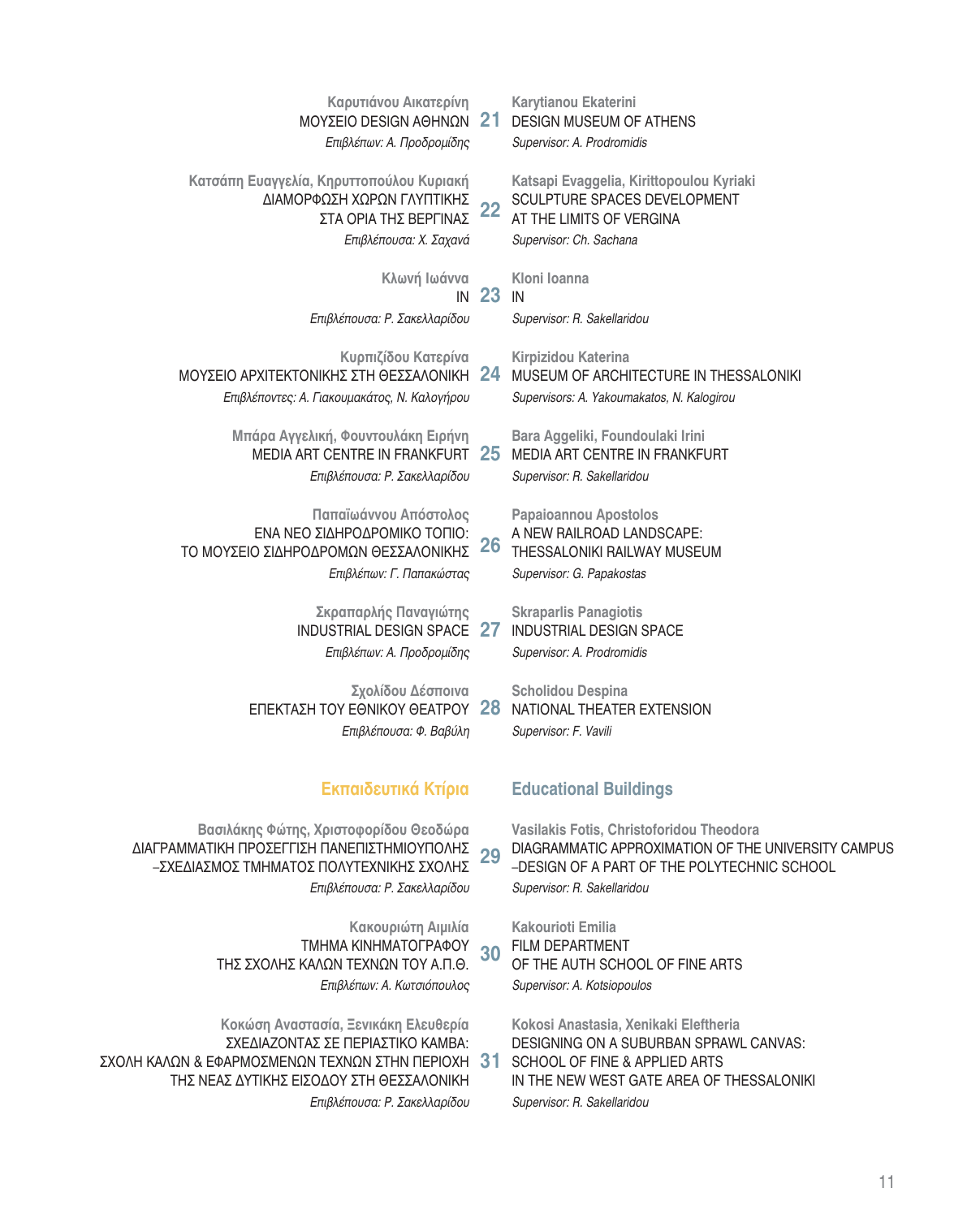| Πάνταζης Ιάσονας<br>$12M + / MIA$ ΠΡΟΤΑΣΗ ΕΠΑΝΑΧΡΗΣΗΣ 32<br>Επιβλέποντες: Σ. Βεργόπουλος, Α. Καλφόπουλος,<br>Ειδικός σύμβουλος: Θ. Μουτσόπουλος                               |    | <b>Pantazis Iasonas</b><br>12M+ / A REUSE PROPOSAL<br>Supervisors: S. Vergopoulos, A. Kalfopoulos,<br>Advisor: Th. Moutsopoulos                                                    |
|-------------------------------------------------------------------------------------------------------------------------------------------------------------------------------|----|------------------------------------------------------------------------------------------------------------------------------------------------------------------------------------|
| Χατζηγώγα Αναστασία<br>MICRO_POLIS:<br>ΧΩΡΟΙ ΔΙΑΜΟΝΗΣ & ΔΡΑΣΤΗΡΙΟΤΗΤΩΝ ΣΤΑ Τ.Ε.Ι. ΣΙΝΔΟΥ<br>Επιβλέπων: Μ. Χρυσομαλλίδης                                                       | 33 | <b>Chatzigoga Anastasia</b><br>MICRO POLIS:<br>HOUSING & ACTIVITY AREAS AT THE TEI OF SINDOS<br>Supervisor: M. Chrysomallidis                                                      |
| Εγκαταστάσεις Τουρισμού και Αναψυχής                                                                                                                                          |    | <b>Tourism and Leisure Facilities</b>                                                                                                                                              |
| Άγγος Μιχαήλ, Αξιλιθιώτης Δημήτρης, Γράβαρη Στέλλα<br>ΞΕΝΟΔΟΧΕΙΑΚΗ ΜΟΝΑΔΑ ΣΤΟΝ ΑΗ-ΓΙΑΝΝΗ ΧΑΛΚΙΔΙΚΗΣ 34<br>Επιβλέπων: Ε. Κάστρο                                                |    | Aggos Michael, Axilithiotis Dimitris, Gravari Stella<br>HOTEL UNIT AT ST. YIANNIS OF CHALKIDIKI<br>Supervisor: E. Kastro                                                           |
| Γερογιάννη Ειρήνη-Μαρία<br>ΠΑΙΔΙΚΟ ΠΑΡΚΟ ΣΤΟ ΔΗΜΟ ΑΡΧΑΝΩΝ<br>Επιβλέπουσα: Φ. Βαβύλη                                                                                           | 35 | Gerogianni Irene-Maria<br>CHILDREN PARK IN MUNICIPALITY OF ARCHANES<br>Supervisor: F. Vavili                                                                                       |
| Γούλα Βαρβάρα, Καραγκούνη Ευθυμία, Κιτμιρίδου Χριστίνα<br>'ΔΙΑΜΟΝΗ ΣΤΟ ΒΟΥΝΟ':<br>ΞΕΝΟΔΟΧΕΙΑΚΗ ΜΟΝΑΔΑ ΣΤΟ ΟΡΟΣ ΦΑΛΑΚΡΟ ΔΡΑΜΑΣ<br>Επιβλέποντες: Μ. Βογιατζάκη, Κ. Σπυριδωνίδης | 36 | Goula Varvara, Karagouni Efthimia, Kitmiridou Christina<br><b>RESIDING IN THE MOUNTAIN:</b><br>HOTEL UNIT AT MOUNT FALAKRO IN DRAMA<br>Supervisors: M. Voyiatzaki, K. Spiridonidis |
| Διάκου Χριστίνα, Τσιρακίδου Σοφία<br>ΞΕΝΟΔΟΧΕΙΑΚΟ ΣΥΓΚΡΟΤΗΜΑ ΣΤΗ ΡΟΔΟ (GOLF ΑΦΑΝΤΟΥ)<br>Επιβλέπουσα: Τ. Ανδρεάδου                                                             | 37 | Diakou Christina, Tsirakidou Sofia<br>HOTEL COMPLEX AT RHODES (GOLF AFANTOU)<br>Supervisor: T. Andreadou                                                                           |
| Κλειδά Φιλία<br>ΞΕΝΟΔΟΧΕΙΟ ΚΑΙ ΚΕΝΤΡΟ ΘΑΛΑΣΣΟΘΕΡΑΠΕΙΑΣ<br>ΣΤΗΝ ΛΕΥΚΑΔΑ ΙΚΑΡΙΑΣ<br>Επιβλέπουσα: Α. Μανούση-Βακαλοπούλου                                                        | 38 | <b>Kleida Filia</b><br>HOTEL AND SPA THERAPY CENTER<br>AT LEFKADA OF IKARIA ISLAND<br>Supervisor: A. Manoussi-Vakalopoulou                                                         |
| Κουρταλή Ζαχαρούλα, Τουλκερίδου Βαρβάρα<br>UNDERGROUND: ΕΝΑΣ ΧΩΡΟΣ ΑΠΟΛΑΥΣΗΣ ΤΟΥ ΝΕΡΟΥ 39<br>Επιβλέπων: Γ. Παπακώστας                                                         |    | Kourtali Zacharoula, Toulkeridou Barbara<br>UNDERGROUND: A SPACE FOR WATER PLEASURE<br>Supervisor: G. Papakostas                                                                   |
| Μιχαηλίδου Μαρίνα<br>ΚΑΤΑΣΚΗΝΩΣΗ ΧΑΝ ΠΗΛΙΟΥ: ΜΑΚΡΙΑ ΑΠ' ΤΟ ΣΠΙΤΙ<br>Επιβλέπων: Ε. Κάστρο                                                                                      | 40 | <b>Michailidou Marina</b><br>YMCA CAMP SITE AT PELION: AWAY FROM HOME<br>Supervisor: E. Kastro                                                                                     |
| Μπαρούτας Δημήτρης, Μπέτση Δέσποινα<br>ΞΕΝΟΔΟΧΕΙΟ-ΜΙΚΡΟ ΣΥΝΕΔΡΙΑΚΟ ΚΕΝΤΡΟ<br>ΣΤΗ ΛΙΜΝΗ ΠΛΑΣΤΗΡΑ<br>Επιβλέπουσα: Φ. Βαβύλη                                                     | 41 | <b>Mparoutas Dimitris, Mpetsi Despina</b><br>HOTEL-SMALL CONFERENCE CENTER<br>AT PLASTIRA LAKE<br>Supervisor: F. Vavili                                                            |
| Μπουκουβάλα Μαλαματή<br>ΠΡΟΣΕΓΓΙΖΟΝΤΑΣ ΤΟ ΛΕΥΚΟ ΚΑΙ ΤΟ ΓΚΡΙΖΟ<br>Επιβλέπων: Κ. Οικονόμου                                                                                      | 42 | <b>Mpoukouvala Malamati</b><br>APPROACHING WHITE AND GREY<br>Supervisor: K. Economou                                                                                               |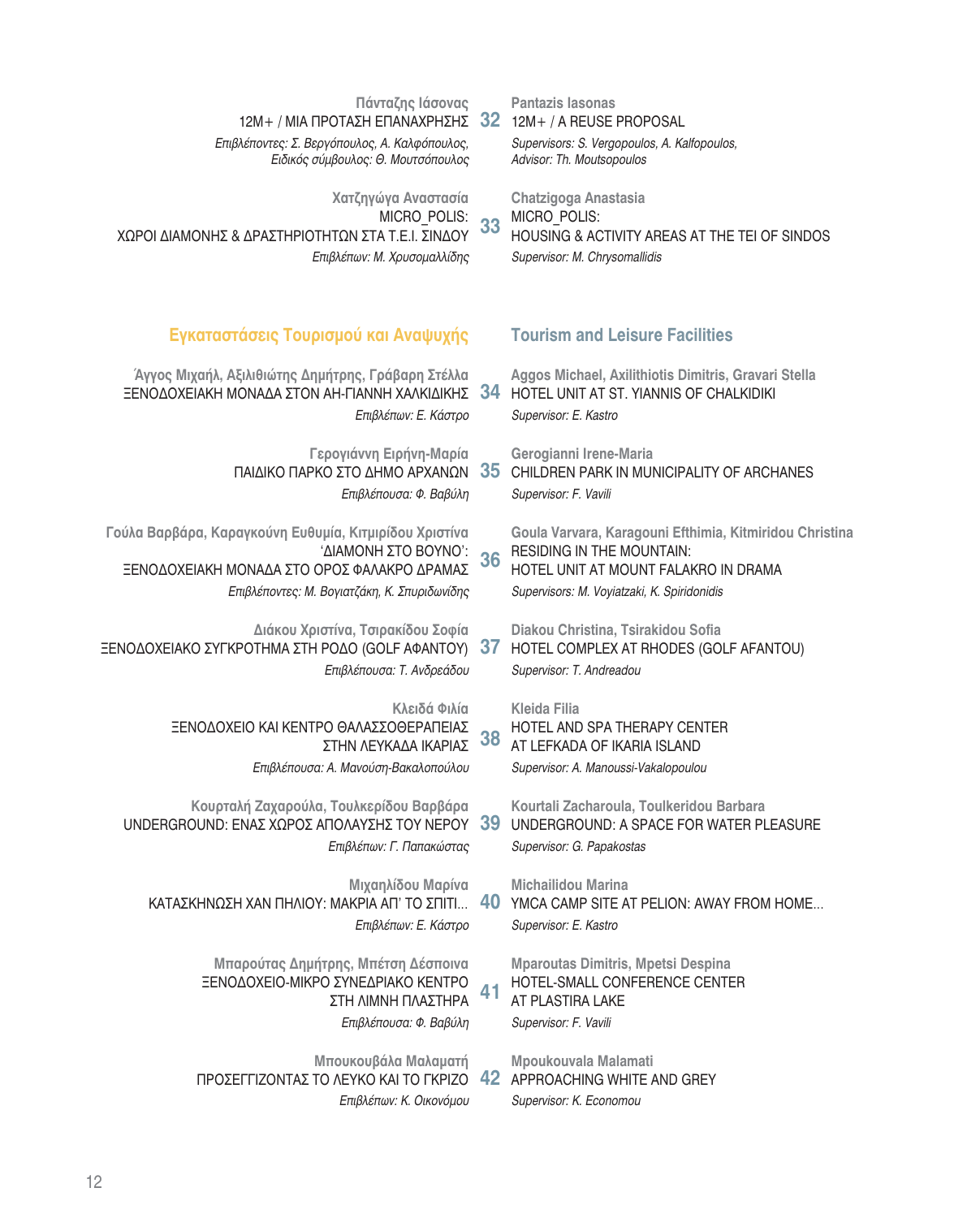| Μυλωνοπούλου Ευθυμία, Φώτη Βαλεντίνη<br>ΧΩΡΟΙ ΑΝΑΠΑΥΣΗΣ ΚΑΙ ΑΝΑΨΥΧΗΣ ΣΤΗ ΛΙΜΝΗ ΠΛΑΣΤΗΡΑ<br>Επιβλέπων: Κ. Οικονόμου                                                | 43 | Mylonopoyloy Efthymia, Foti Valentini<br>RELAXATION AND RECREATION SPACES AT PLASTIRA LAKE AREA<br>Supervisor: K. Economou                                                                   |
|-------------------------------------------------------------------------------------------------------------------------------------------------------------------|----|----------------------------------------------------------------------------------------------------------------------------------------------------------------------------------------------|
| Ντεγιάννη Αναστασία<br>ΜΕΤΑΒΑΤΙΚΟΣ ΧΩΡΟΣ ΚΑΤΟΙΚΙΑΣ<br>ΓΙΑ ΑΤΟΜΑ ΜΕ ΕΙΔΙΚΕΣ ΑΝΑΓΚΕΣ<br>Επιβλέπουσες: Σ. Παπασωτηρίου, Χ. Σαχανά                                    | 44 | Ntegianni Anastasia<br><b>TRANSITIONAL RESIDENTIAL SPACE</b><br>FOR THE DISADVANTAGED<br>Supervisors: S. Papasotiriou, Ch. Sachana                                                           |
| Οικονόμου Γεώργιος<br>ΜΟΡΦΟΓΕΝΕΣΙΣ.<br>ΠΟΛΥΧΡΗΣΙΑΚΟ ΣΥΓΚΡΟΤΗΜΑ ΣΤΗΝ ΑΡΕΤΣΟΥ<br>Επιβλέποντες: Κ. Βαρώτσος, Ν. Τσινίκας                                             | 45 | <b>Economou Georgios</b><br>MORPHOGENESIS.<br>MULTIFUNCTIONAL COMPLEX IN ARETSOU<br>Supervisors: K. Varotsos, N. Tsinikas                                                                    |
| Πάγκαλος Ορέστης<br>ΣΧΕΔΙΑΣΜΟΣ ΟΙΚΙΣΜΟΥ ΠΡΟΣΩΡΙΝΗΣ ΚΑΤΟΙΚΗΣΗΣ<br>Επιβλέποντες: Χ. Σαχανά, Δ. Κωτσάκης                                                             | 46 | <b>Pagalos Orestis</b><br>DESIGN OF SHORT TERM RESIDENCE SETTLEMENT<br>Supervisors: Ch. Sachana, D. Kotsakis                                                                                 |
| Παπαδέλης Δημήτρης<br>ΣΠΗΛΑΙΟΛΟΓΙΚΟ ΠΑΡΚΟ ΛΟΥΤΡΑΚΙΟΥ ΑΛΜΩΠΙΑΣ<br>Επιβλέπων: Ζ. Καραμάνου                                                                          | 47 | <b>Papadelis Dimitris</b><br>SPILEOLOGICAL PARK AT LOUTRAKI OF ALMOPIA<br>Supervisor: Z. Karamanou                                                                                           |
| Πιπερίδου Παναγιώτα, Φραγκούδη Αναστασία<br>SALUD PER AQUA - S.P.A. 48<br>Επιβλέπων: Γ. Παπακώστας                                                                |    | Piperidou Panagiota, Fragkoudi Anastasia<br>SALUD PER AQUA - S.P.A.<br>Supervisor: G. Papakostas                                                                                             |
| Τζάκα Αναστασία<br><b>ΠΕΡΙΠΤΕΡΟ ΣΤΗ ΒΟΛΒΗ.</b><br>ΜΙΑ 'ΣΕ ΒΑΘΟΣ' ΠΡΟΣΕΓΓΙΣΗ ΤΗΣ ΕΠΙΦΑΝΕΙΑΣ<br>Επιβλέπων: Ν. Καλογήρου                                             | 49 | <b>Tzaka Anastasia</b><br>PAVILION IN VOLVI LAKE.<br>A 'DEEP' APPROACH OF SURFACE<br>Supervisor: N. Kalogirou                                                                                |
| Υφαντής Ηλίας<br>CAMPING ΣΤΟ ΑΚΡΩΤΗΡΙ ΑΓΚΙΣΤΡΟ ΣΤΗ ΣΑΜΟΘΡΑΚΗ<br>Επιβλέπων: Σ. Ζαφειρόπουλος                                                                       | 50 | <b>Ifantis Ilias</b><br>CAMPING SITE AT AGISTRO CAPE OF SAMOTHRAKI ISLAND<br>Supervisor: S. Zafiropoulos                                                                                     |
| Αστικός Σχεδιασμός / Τοπίο                                                                                                                                        |    | <b>Urban Landscape Design</b>                                                                                                                                                                |
| Βανδώρος Αλέξιος, Κονδύλης Ανδρέας<br>THESSALONIKI BUSINESS CENTER: MIA AZTIKH<br>(ΑΝΑ)ΘΕΩΡΗΣΗ ΤΗΣ ΔΥΤΙΚΗΣ ΕΙΣΟΔΟΥ ΤΗΣ ΘΕΣΣΑΛΟΝΙΚΗΣ<br>Επιβλέπων: Α. Κωτσιόπουλος | 51 | Vandoros Alexios, Kondylis Andreas<br>THESSALONIKI BUSINESS CENTER: AN URBAN (RE)VIEW<br>OF THE WEST ENTRANCE OF THESSALONIKI<br>Supervisor: A. Kotsiopoulos                                 |
| Γεροδήμου Σοφία, Κουλούρη Μαρία<br>ΑΣΤΙΚΟ ΤΟΠΙΟ ΥΠΟ ΔΙΑΜΟΡΦΩΣΗ<br>ΠΡΟΤΥΠΟ ΣΥΝΕΔΡΙΑΚΟ 52<br>ΚΑΙ ΕΚΘΕΣΙΑΚΟ ΚΕΝΤΡΟ ΣΤΗ Δ.Ε.Θ.<br>Επιβλέπων: Α. Μ. Κωτσιόπουλος       |    | Gerodimou Sofia, Koulouri Maria<br>URBAN LANDSCAPE UNDER FORMATION MODEL<br>CONFERENCE AND EXHIBITION CENTER AT THESSALONIKI'S<br><b>INTERNATIONAL FAIR</b><br>Supervisor: A.M. Kotsiopoulos |
| Δαδάτση Δομινίκη, Παυλίδου Ελένη<br>ΠΤΥΧΩΣΕΙΣ ΚΑΙ ΡΑΦΕΣ ΤΟΥ ΑΣΤΙΚΟΥ ΤΟΠΙΟΥ 53<br>Επιβλέπουσα: Ρ. Σακελλαρίδου                                                     |    | Dadatsi Dominiki, Pavlidou Eleni<br>FOLDS AND SEAMS OF THE URBAN LANDSCAPE<br>Supervisor: R. Sakellaridou                                                                                    |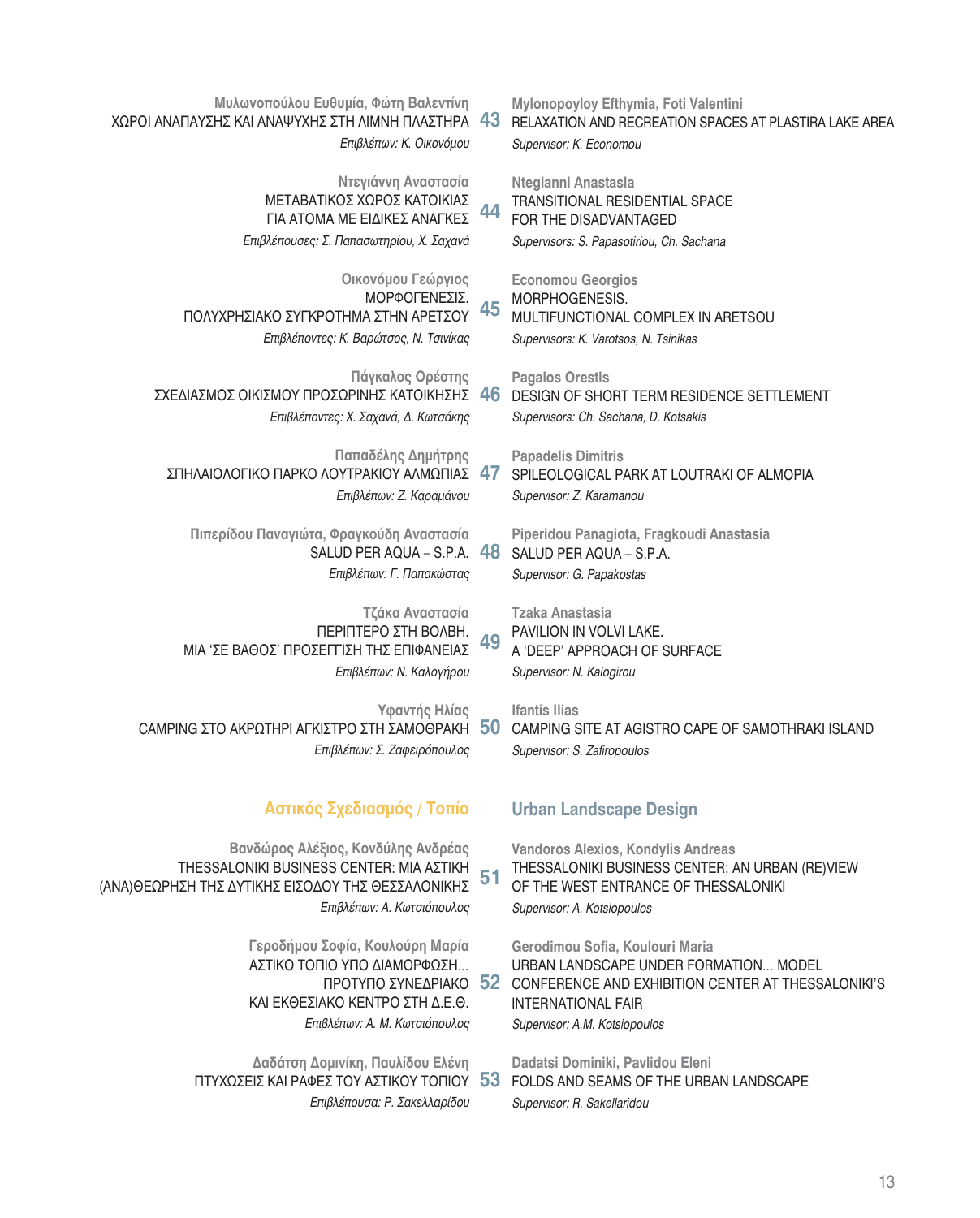| <b>Gonzalez Mario</b><br><b>ENTRANCE TO METROPOLIS</b>                                                                                       | 54 | <b>Gonzalez Mario</b><br><b>ENTRANCE TO METROPOLIS</b>                                                                                         |
|----------------------------------------------------------------------------------------------------------------------------------------------|----|------------------------------------------------------------------------------------------------------------------------------------------------|
| Επιβλέπων: Κ. Σπυριδωνίδης                                                                                                                   |    | Supervisor: C. Spiridonidis                                                                                                                    |
| Ζαβλάρη Μερόπη<br>ΤΟ ΠΟΡΤΡΑΙΤΟ ΤΟΥ ΑΛΛΟΥ ΤΟΠΟΥ                                                                                               | 55 | Zavlari Meropi<br>THE PORTRAIT OF THE OTHER PLACE                                                                                              |
| Επιβλέπων: Α. Προδρομίδης                                                                                                                    |    | Supervisor: A. Prodromidis                                                                                                                     |
| Ζαρομύτη Ελισάβετ, Σεφεριάδου Παναγίτσα<br>ΕΠΑΝΕΓΓΡΑΦΟΝΤΑΣ ΤΙΣ ΕΚΒΟΛΕΣ 56                                                                    |    | Zaromyti Elisavet, Seferiadou Panagitsa<br><b>RE-WRITING THE ESTUARIES</b>                                                                     |
| Επιβλέποντες: Β. Τεντοκάλη, Γ. Κουτούπης                                                                                                     |    | Supervisors: V. Tentokali, G. Koutoupis                                                                                                        |
| Ηλιοπούλου Φίλη<br>ΔΙΑΜΟΡΦΩΣΗ ΥΠΑΙΘΡΙΩΝ ΧΩΡΩΝ ΣΤΟ ΣΕΙΧ ΣΟΥ, ΘΕΣΣΑΛΟΝΙΚΗ<br>Επιβλέπουσα: Χ. Σαχανά                                            | 57 | <b>Iliopoulou Fili</b><br>LANDSCAPE DESIGN IN SHEIK SOU GROVE IN THESSALONIKI<br>Supervisor: Ch. Sachana                                       |
| Ιωακειμίδου Χρυσάνθη<br>ΨΗΦΙΑΚΑ ΜΟΝΟΠΑΤΙΑ                                                                                                    | 58 | Ioakimidou Chrysanthi<br><b>DIGITAL TRACKS</b>                                                                                                 |
| Επιβλέπουσα: Α. Λαδά                                                                                                                         |    | Supervisor: A. Lada                                                                                                                            |
| Κυριαφίνη Μάγδα, Πρώιος Κωνσταντίνος<br>Ε-75: ΔΥΤΙΚΗ ΕΙΣΟΔΟΣ ΘΕΣΣΑΛΟΝΙΚΗΣ<br>Επιβλέπων: Γ. Παπακώστας                                        | 59 | Kyriafini Magda, Proios Konstantinos<br>E-75: WEST ENTRANCE OF THESSALONIKI<br>Supervisor: G. Papakostas                                       |
| Λαζαρίδη Γιάννα<br>ΑΝΑΔΕΙΞΗ ΚΑΙ ΑΝΑΒΙΩΣΗ ΤΗΣ ΙΣΤΟΡΙΚΗΣ ΠΟΛΗΣ ΤΗΣ ΕΡΕΤΡΙΑΣ<br>Επιβλέπουσα: Α. Γερόλυμπου                                      | 60 | Lazaridi Yianna<br>APPOINTMENT AND REVIVAL OF THE HISTORIC CITY OF ERETRIA<br>Supervisor: A. Gerolympou                                        |
| Λαλούμη Ελένη<br>ΠΑΝΕΠΙΣΤΗΜΙΟ - Δ.Ε.Θ.: ΑΝΑΙΡΩΝΤΑΣ ΤΟ ΟΡΙΟ<br>Επιβλέπουσα: Α. Λαδά                                                           | 61 | Laloumi Eleni<br>AUTH-HELLEXPO: RETRACTING THE LIMIT<br>Supervisor: S. Lada                                                                    |
| Μαρτάκης Παναγιώτης<br>ΠΙΕΣΗ-ΡΟΗ-ΔΙΑΦΥΓΗ<br>Επιβλέπουσα: Α. Λαδά                                                                             | 62 | <b>Martakis Panagiotis</b><br>TENSION-FLOW-ESCAPE<br>Supervisor: A. Lada                                                                       |
| Μαυρούδη Αντωνία, Πεφάνη Ελισάβετ-Μαρία<br>PROJECT XERX(IS) 63<br>Επιβλέπων: Γ. Παπακώστας                                                   |    | Mavroudi Antonia, Pefani Elisavet-Maria<br>PROJECT XERX(IS)<br>Supervisor: G. Papakostas                                                       |
|                                                                                                                                              |    |                                                                                                                                                |
| Μητάκου Ελένη, Παπαδοπούλου Αναστασία<br>YNO OHKH 64                                                                                         |    | Mitakou Eleni, Papadopoulou Anastasia<br>HYPO THEC                                                                                             |
| Επιβλέποντες: Α. Λαδά, Λ. Παπαδόπουλος                                                                                                       |    | Supervisors: A. Lada, L. Papadopoulos                                                                                                          |
| Μούρτος Γιάννης<br>ΣΙΑΤΙΣΤΑ: ΑΝΑΓΝΩΡΙΣΗ ΚΑΙ ΑΝΑΔΕΙΞΗ<br>ΤΟΥ ΙΣΤΟΡΙΚΟΥ ΑΣΤΙΚΟΥ ΤΟΠΙΟΥ<br>Επιβλέπουσα: Α. Καραδήμου-Γερόλυμπου                 | 65 | <b>Mourtos Giannis</b><br>SIATISTA: IDENTIFICATION AND ENHANCEMENT<br>OF THE HISTORICAL URBAN LANDSCAPE<br>Supervisor: A. Karadimou-Gerolympou |
| <b>M</b> ουστάκα Navá<br>7: ΠΑΡΑΣΙΤΙΚΕΣ ΚΑΤΑΣΚΕΥΕΣ ΣΕ ΥΠΟΛΕΙΜΜΑΤΙΚΟ ΑΣΤΙΚΟ ΚΕΝΟ<br>Επιβλέποντες: Λ. Παπαδόπουλος, Δ. Φράγκος, Α. Καλφόπουλος | 66 | Moustaka Nana<br>7: PARASITIC STRUCTURES IN A RESIDUAL URBAN VOID<br>Supervisors: L. Papadopoulos, D. Frangos, A. Kalfopoulos                  |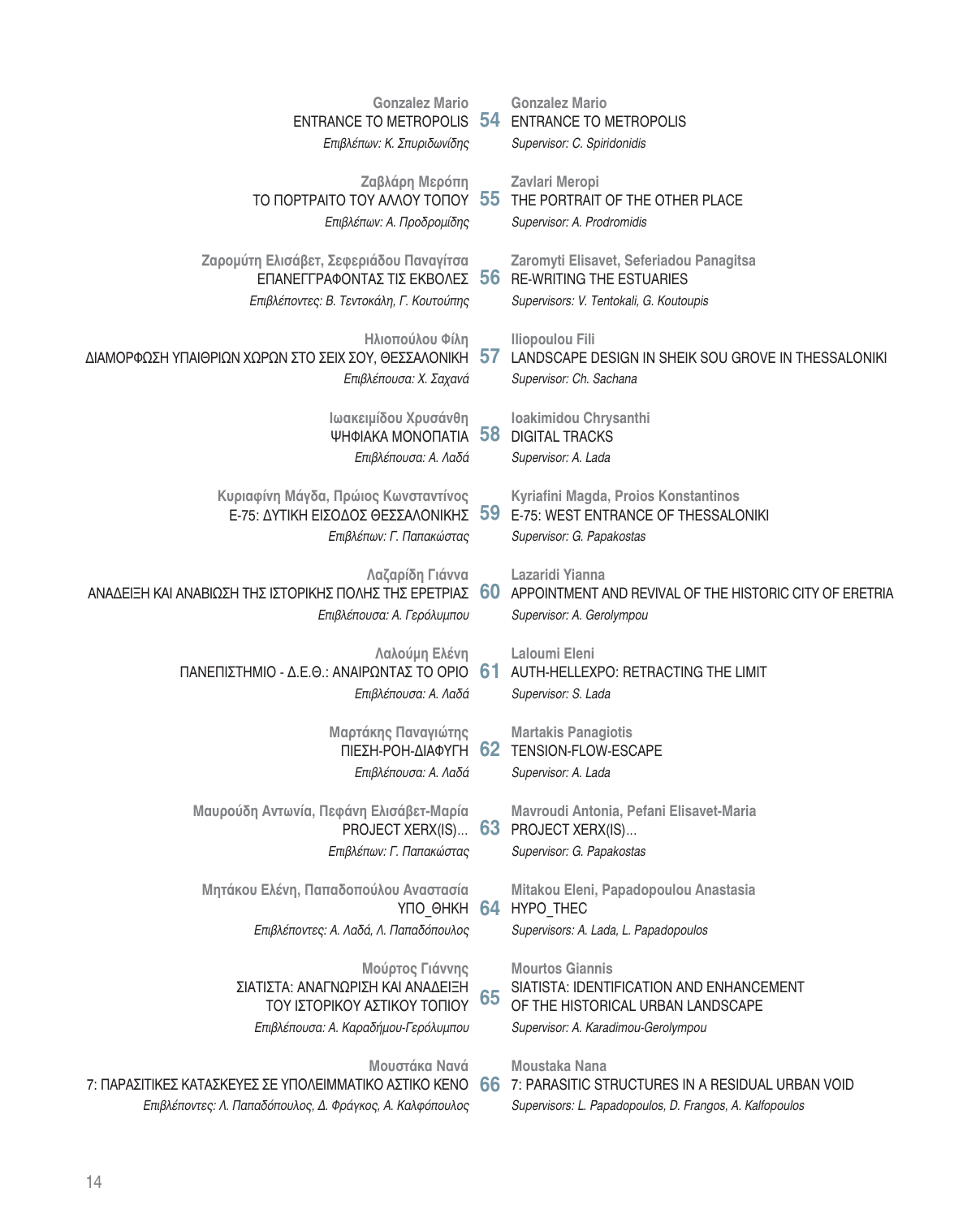| Μπασιάκου Κωνσταντίνα, Ράσκου Μαρία, Ρόκκος Γιώργος<br>ΑΣΤΙΚΕΣ ΜΕΤΑΜΟΡΦΩΣΕΙΣ. ΣΧΕΔΙΑΖΟΝΤΑΣ ΓΙΑ ΤΟΥΣ ΜΕΤΑ-<br>ΝΑΣΤΕΣ: ΣΗΜΕΙΑΚΕΣ ΠΑΡΕΜΒΑΣΕΙΣ ΣΤΟ ΧΩΡΟ ΤΗΣ ΠΟΛΗΣ<br>Επιβλέποντες: Α. Λαδά, Λ. Παπαδόπουλος | 67 | Basiakou Konstantina, Raskou Maria, Rokkos Giorgos<br>URBAN TRANSFORMATIONS. DESIGNING FOR IMMIGRANTS:<br>SPOT INTERVENTIONS IN CITY SPACE<br>Supervisors: A. Lada, L. Papadopoulos |
|---------------------------------------------------------------------------------------------------------------------------------------------------------------------------------------------------------|----|-------------------------------------------------------------------------------------------------------------------------------------------------------------------------------------|
| Παπακωνσταντίνου Ευαγγελία, Ράντου Ευδοκία<br>ΤΟ ΠΡΩΗΝ ΣΤΡΑΤΟΠΕΔΟ ΠΑΠΑΛΟΥΚΑ ΣΤΙΣ ΣΕΡΡΕΣ:<br>ΜΙΑ ΑΛΛΗ ΣΚΟΠΙΑ ΣΕ ΕΝΑΝ ΠΑΛΙΟ ΣΤΡΑΤΙΩΤΙΚΟ ΧΩΡΟ<br>Επιβλέπουσα: Α. Καραδήμου-Γερόλυμπου                      | 68 | Papakonstantinou Evangelia, Rantou Evdokia<br>THE FORMER PAPALOUKA ARMY CAMP IN SERRES:<br>A DIFFERENT LOOK AT AN OLD MILITARY SPACE<br>Supervisor: A. Karadimou-Gerolympou         |
| Παπασπύρου Βασιλική, Μητσάκου-Μπαρμπαγιάννη Σταυρούλα<br>ΠΕΙΡΑΜΑ ΣΤΟ ΚΕΝΟ<br>Επιβλέπουσα: Β. Τεντοκάλη                                                                                                  | 69 | Papaspirou Vasiliki, Mitsakou-Barbayianni Stavroula<br><b>EXPERIMENT IN THE VOID</b><br>Supervisor: V. Tentokali                                                                    |
| Σπυριδάκη Αθανασία<br>WARM SEA 70<br>Επιβλέπων: Γ. Παπακώστας                                                                                                                                           |    | Spyridaki Athanasia<br><b>WARM SEA</b><br>Supervisor: G. Papakostas                                                                                                                 |
| Συργιάννη Άννα, Τέλη Δέσποινα<br>ΤΡΙΠΟΤΑΜΟΣ ΒΕΡΟΙΑΣ: ΑΝΑΔΕΙΞΗ ΤΗΣ ΣΧΙΣΜΗΣ<br>Επιβλέπουσα: Μ. Ανανιάδου-Τζημοπούλου                                                                                      | 71 | Syrgianni Anna, Teli Despina<br>TRIPOTAMOS RIVER AT VERIA: GAP ENHANCEMENT<br>Supervisor: M. Ananiadou-Tzimopoulou                                                                  |
| Τσολάκης Αλέξανδρος<br>ΕΣΜΕΡΑΛΔΑ: ΜΙΑ ΕΠΕΜΒΑΣΗ ΣΤΟ ΔΙΑΚΕΝΟ<br>Επιβλέπων: Κ. Σπυριδωνίδης                                                                                                                | 72 | <b>Tsolakis Alexandros</b><br>ESMERALDA: AN INTERVENTION IN THE INTERSTICE<br>Supervisor: C. Spiridonidis                                                                           |
| Φιρφιρή Κωνσταντίνα<br>ΑΝΑΠΛΑΣΗ ΚΕΝΤΡΙΚΗΣ ΠΛΑΤΕΙΑΣ ΚΑΙ ΚΕΝΤΡΙΚΩΝ ΑΣΤΙΚΩΝ<br>ΥΠΑΙΘΡΙΩΝ ΧΩΡΩΝ ΣΤΟΝ ΠΑΛΑΜΑ ΚΑΡΔΙΤΣΑΣ<br>Επιβλέπων: Γ. Χατζηγώγας                                                           | 73 | <b>Firfiri Konstantina</b><br>REGENERATION OF THE CENTRAL SQUARE AND THE<br>CENTRAL URBAN OPEN SPACES IN PALAMAS, KARDITSA<br>Supervisor: J. Chatzigogas                            |
| Χωροταξικός Σχεδιασμός / Πολεοδομία                                                                                                                                                                     |    | <b>Urban Regional Planning</b>                                                                                                                                                      |
| Αγγελίδου Μαργαρίτα<br>ΖΩΝΗ ΥΠΕΡΤΟΠΙΚΩΝ ΔΡΑΣΤΗΡΙΟΤΗΤΩΝ<br>ΣΤΗΝ ΑΝΑΤΟΛΙΚΗ ΘΕΣΣΑΛΟΝΙΚΗ<br>Επιβλέπων: Ν. Κομνηνός                                                                                          | 74 | <b>Aggelidou Margarita</b><br>HYPERLOCAL ACTIVITIES ZONE<br>IN EASTERN THESSALONIKI<br>Supervisor: N. Komninos                                                                      |
| Γιόκαλα Βασιλική, Μύτιλη Ελένη, Φωτιάδη Κατερίνα<br>ΕΠΕΚΤΑΣΗ ΤΗΣ ΝΕΑΣ ΓΩΝΙΑΣ ΧΑΛΚΙΔΙΚΗΣ<br>$-Y$ ΠΟ ΝΕΑ ΓΩΝΙΑ<br>Επιβλέπων: Ν. Καλογήρου                                                                 | 75 | Giokala Vasiliki, Mytili Eleni, Fotiadi Katerina<br>EXTENSION OF NEA GONIA SETTLEMENT AT CHALKIDIKI<br>-THROUGH A NEW PERSPECTIVE<br>Supervisor: N. Kalogirou                       |
| Κονταλέκα Ευαγγελία<br>ΔΗΜΟΣ ΜΗΧΑΝΙΩΝΑΣ (ΑΓΓΕΛΟΧΩΡΙ,<br>Ν. ΚΕΡΑΣΙΑ, Ν. ΜΗΧΑΝΙΩΝΑ): ΠΟΛΕΟΔΟΜΙΚΗ ΜΕΛΕΤΗ<br>ΟΙΚΙΣΜΟΥ ΑΓΓΕΛΟΧΩΡΙΟΥ<br>Επιβλέπων: Ε.Π. Δημητριάδης                                           | 76 | Kontaleka Evangelia<br>MUNICIPALITY OF MICHANIONA (AGGELOCHORI,<br>N. KERASIA, N. MICHANIONA): TOWN PLANNING<br>THE AGGELOCHORI SETTLEMENT<br>Supervisor: E.P. Dimitriadis          |
|                                                                                                                                                                                                         |    |                                                                                                                                                                                     |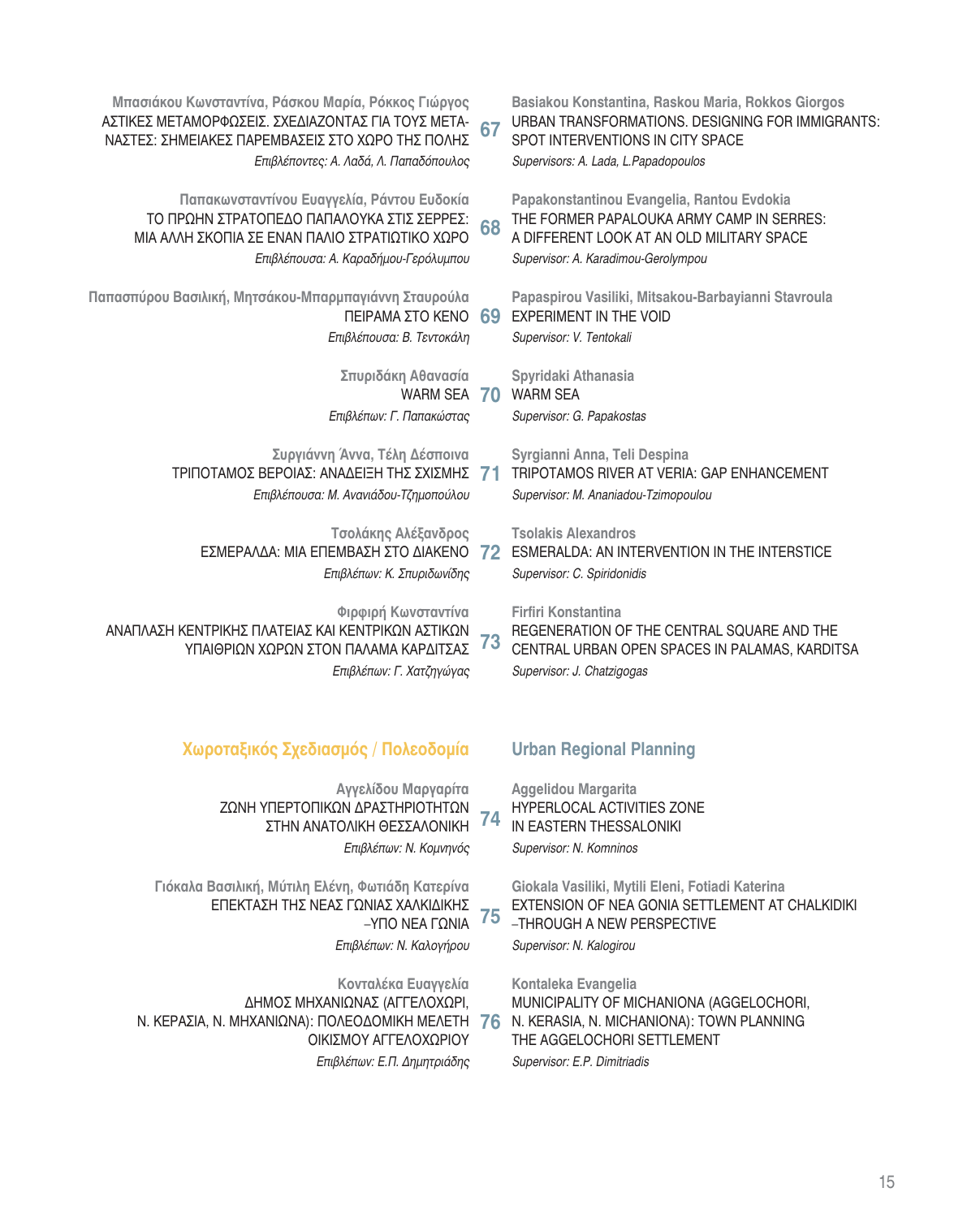## **Εγκαταστάσεις Παραγωγής**

**Καξίρα Μαρία, Χαραμιδοπούλου Παμφίλη** XΩΡΟΙ ΔΙΑΒΙΩΣΗΣ ΚΑΙ ΔΗΜΙΟΥΡΓΙΑΣ 77 *Επιβλέπουσα: Φ. Βαβύλη* 

Πούλακα Κατερίνα

KENTPO ΕΛΙΑΣ ΚΑΙ ΕΛΑΙΟΛΑΔΟΥ ΣΤΟΝ ΑΣΤΡΙΚΑ ΧΑΝΙΩΝΩ **78** ΟLIVE AND OLIVE OIL CENTER AT ASTRIKA OF CHANIA *Επιβλέπουσες: Μ. Βογιατζάκη, Ζ. Καραμάνου* 

## **Αρχιτεκτονικές / Εικαστικές Εγκαταστάσεις**

**Προυσαλίδου Έλενα** *Eπιβλέποντες: Λ. Παπαδόπουλος, Σ. Βεργόπουλος* 

### **Industrial Buildings**

**Kaxira Maria, Charamidopoulou Pamfili** SPACES FOR LIVING AND CREATING *Supervisor: F. Vavili*

**Poulaka Katerina**

*Supervisors: M. Vogiatzaki, Z. Karamanou*

## **Architectural / Visual Installations**

**Prousalidou Elena** TLÖN: ΌΤΑΝ Ο ΑΛΓΟΡΙΘΜΌΣ ΓΙΝΈΤΑΙ ΧΏΡΟΣ **79** TLÖN: WHEN AN ALGORITHM BECOMES SPACE *Supervisors: L. Papadopoulos, S. Vergopoulos*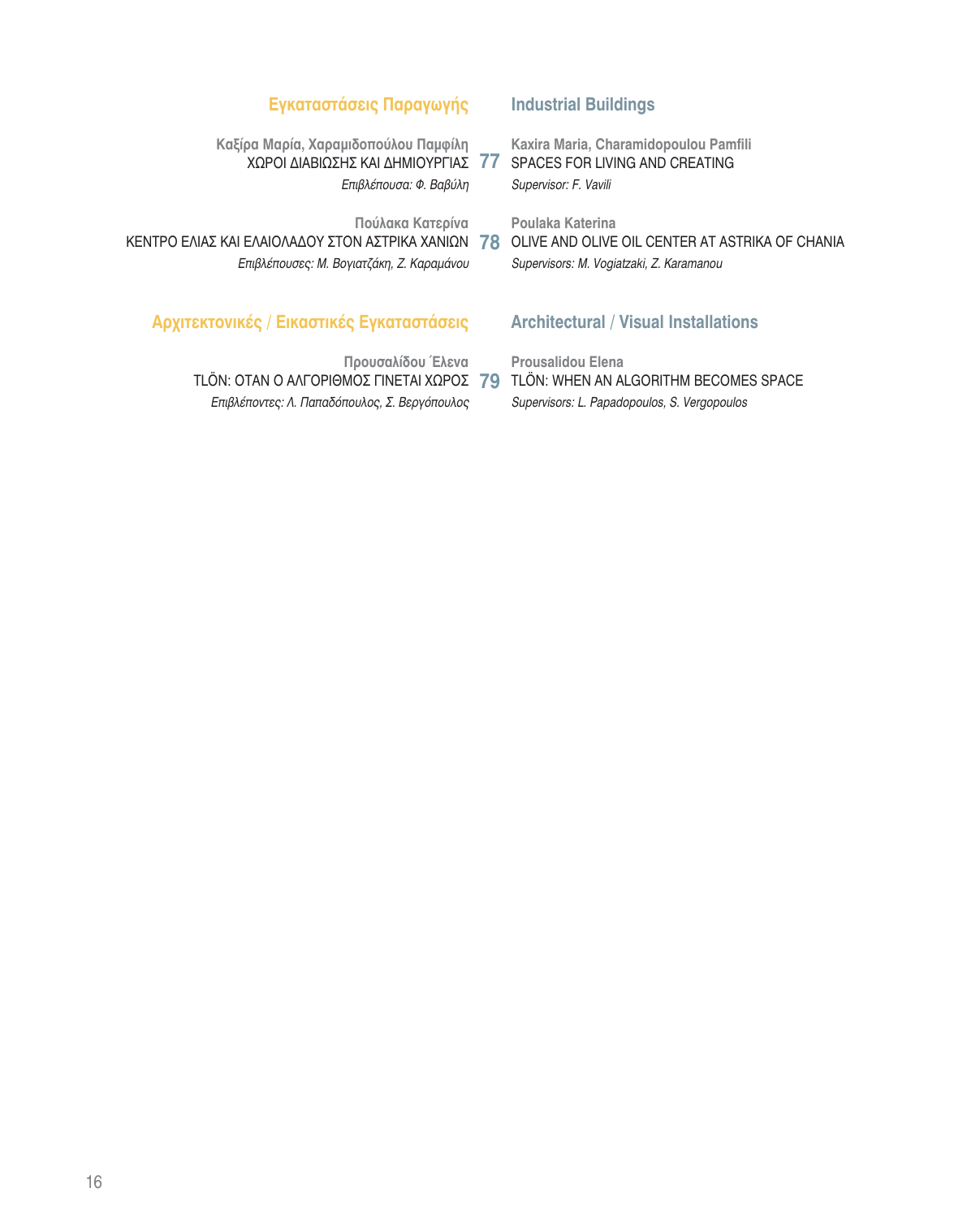# ΔΙΠΛΩΜΑΤΙΚΕΣ ΕΡΓΑΣΙΕΣ DIPLOMA PROJECTS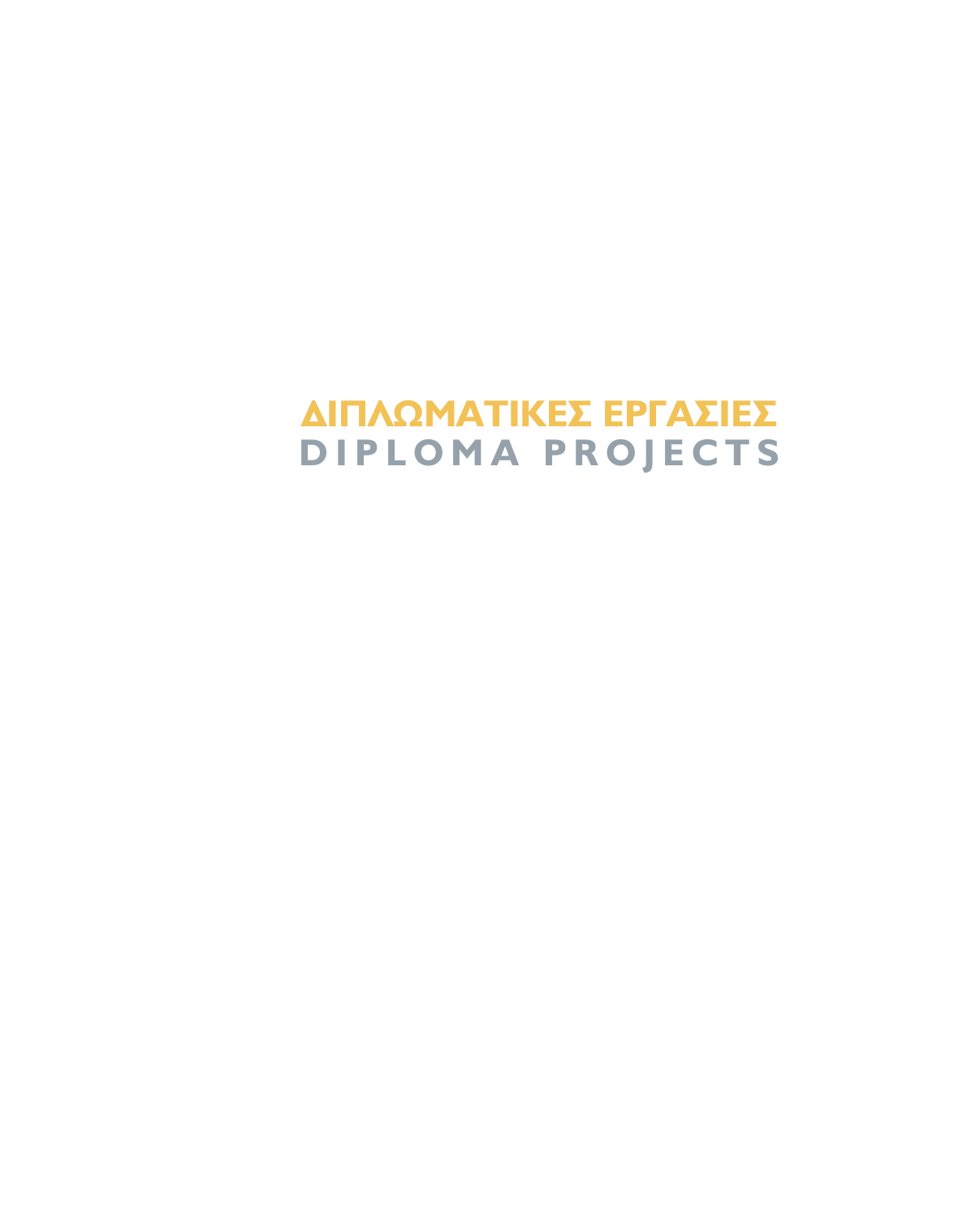Δανιήλ Άλκηστη

# ΚΤΙΡΙΟ ΘΕΑΤΡΟΥ ΣΤΗΝ ΟΔΟ ΦΡΑΓΚΩΝ, ΘΕΣΣΑΛΟΝΙΚΗ

Επιβλέπουσα: Ρ. Σακελλαρίδου

# **Daniel Alkisti** THEATER BUILDING AT FRAGKON STREET, THESSALONIKI

Supervisor: R. Sakellaridou

T ο αντικείμενο της διπλωματικής εργασίας είναι ο σχεδιασμός ενός κτιρίου θε-<br>Τάτρου στην οδό Φράγκων, στη Θεσσαλονίκη. Ο σχεδιασμός του θεάτρου καθορίστηκε από τις απαιτήσεις του κτιριολογικού προγράμματος, τα γεωμετρικά χαρακτηριστικά του οικοπέδου και τις πολεοδομικές διατάξεις της περιοχής. Το κτίριο αποτελείται από τρεις επιμέρους χωρικές μονάδες: τα foyers, τις θεατρικές σκηνές και τους βοηθητικούς χώρους. Η λιτή γεωμετρία και η ογκοπλασία, η σχέση διαφανούς-πλήρους και η διαφοροποίηση των υλικών αποτελούν στοιχεία που όρισαν τη σύνθεση και έγιναν εργαλεία για να μεταφρασθούν οι κινήσεις, οι διαδρομές, οι λειτουργίες σε χώρο.

The subject matter of this project is the design of a theater building at Fragkon<br>Street, at the city of Thessaloniki. The theater design was defined by the building program's demands, the site's geometric attributes and the building regulations standing in the area. The building consists of three partial spatial units: the foyers, the theatre scenes and the auxiliary spaces. Strict geometry and volume shape, transparent-solid relation and materials' alteration, constitute elements that define the synthesis and tools that translate motions, routes and functions to space.



Όψη. Elevation.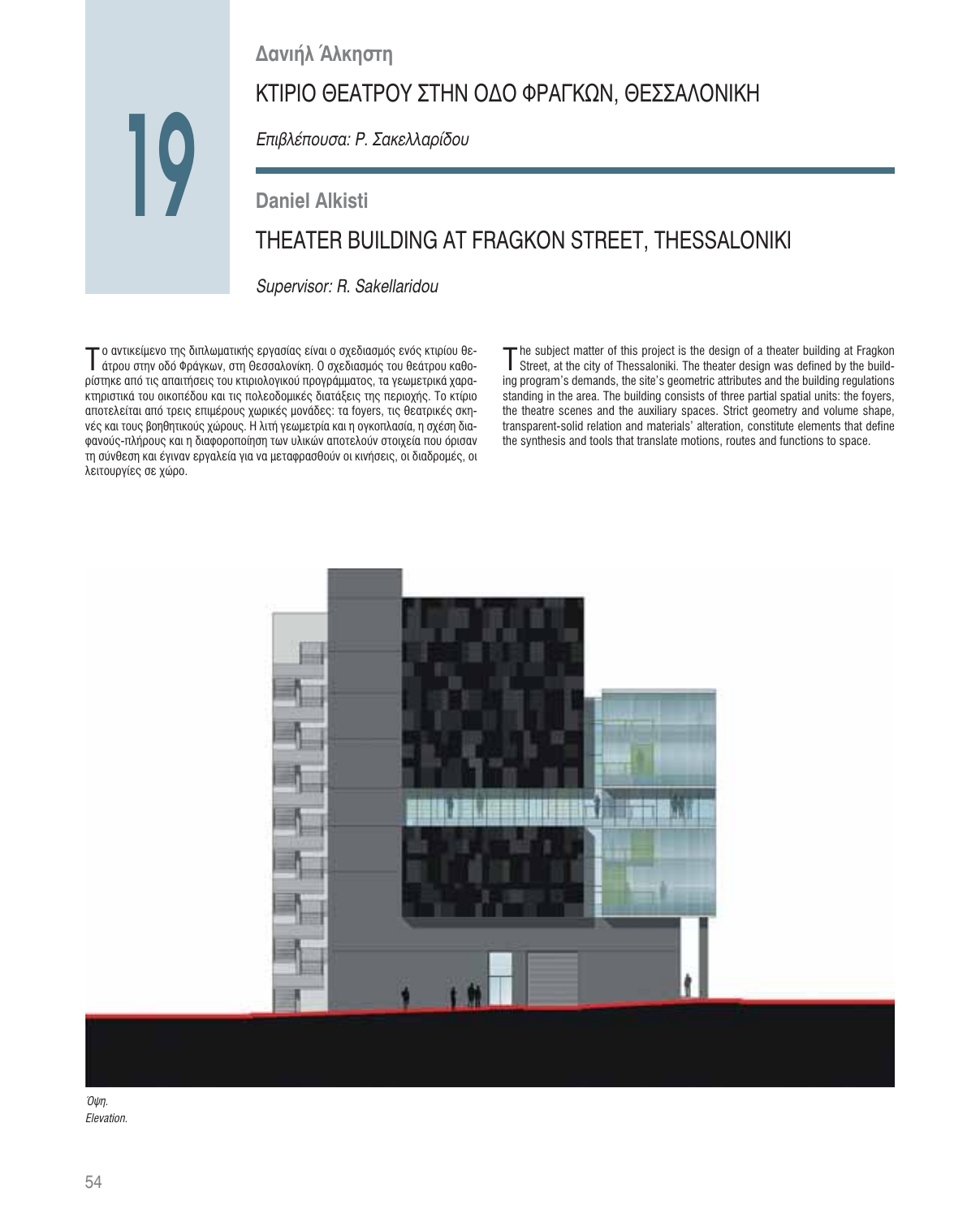

Κύρια όψη. Main elevation.







Τομή.

×

Section.



Τομή. Section.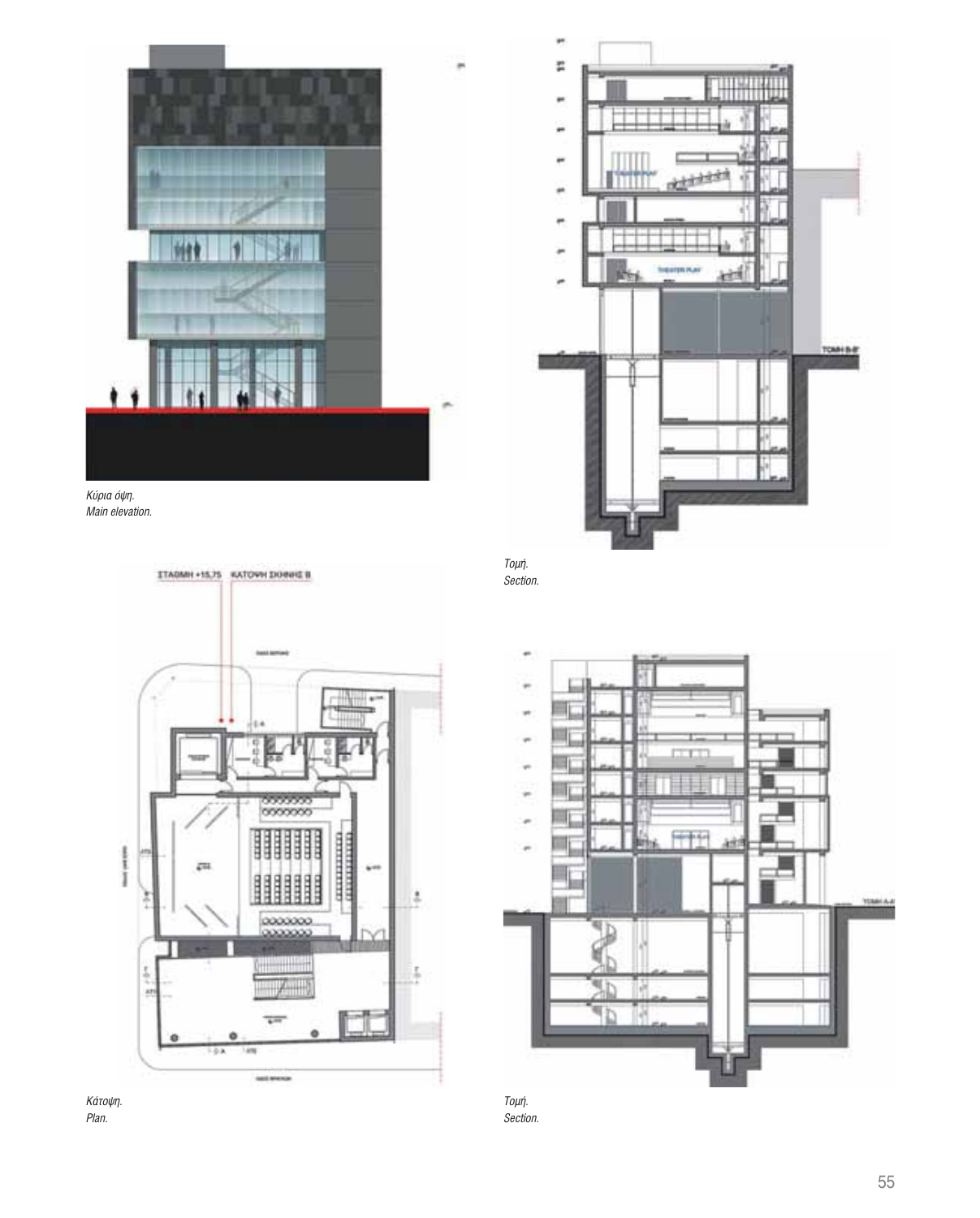# **Πάνταζης Ιάσονας**

# 12M+ / ΜΙΑ ΠΡΟΤΑΣΗ ΕΠΑΝΑΧΡΗΣΗΣ

32 **32**

*Eπιβλέποντες: Σ. Βεργόπουλος, Α. Καλφόπουλος, Ειδικός σύμβουλος: Θ. Μουτσόπουλος* 

# **Pantazis Iasonas**

# 12M+ / A REUSE PROPOSAL

*Supervisors: S. Vergopoulos, A. Kalfopoulos, Advisor: Th. Moutsopoulos*

∐ επιδίωξη της συγκεκριμένης Διπλωματικής Εργασιας είναι να εξερευνήσει το εν-<br>∏ δεχόμενο μίας αρχιτεκτονικής κατασκευής στο ανώτερο επίπεδο της πόλης και ακολούθως να εξετάσει τον πιθανο ρόλο που μπορεί να διαδραματίσει ο χώρος αυτός στην λειτουργία της πόλης, ως γεννήτρια μίας νέας συλλογικής πραγματικότητας.

Ως κατάληξη του τεράστιου ισοπαχούς στρώματος του κτισμένου που καλύπτει αδιάκριτα την φυσική τοπογραφία, ο χώρος αυτός προκύπτει εξαιτίας:

- της αποκλειστικής χρήσης του δώματος σαν τρόπος επίστεψης του κτιρίου
- του συνεχούς συστήματος δόμησης και της μεγάλης πυκνότητας
- της τυποποίησης της νεοελληνικής πολυκατοικίας από τους ισχύοντες οικοδομικούς κανονισμούς

Ο τόπος αυτός εμφανίζεται δομικά εξαρτημένος από τον υποκείμενο οργανισμό της πόλης και η παρουσία της αποτελεί προϋπόθεση της ύπαρξης του. Ενώ όμως η πόλη ως σύστημα εσωτερικών χώρων συνδεδεμένων με δίκτυα κυκλοφορίας, βιώνεται μέσα από την φυσική κίνηση-κιναίσθηση, στο χώρο του δώματος, ο ορίζοντας αναδεικνύεται ως το πρωταρχικό σημείο ανάγνωσης, προϋποθέτοντας μία παρατηρητική λογική για τον επισκέπτη.

Ως περιοχή επέμβασης ορίζονται τα οικοδομικά τετράγωνα που βρίσκονται στην περιοχή των φοιτητικών εστιών της Θεσσαλονίκης, ενώ το επιθυμητό αρχιτεκτονικό αποτέλεσμα δεν είναι άλλο από την δημιουργία ενός δικτύου μεταξύ των εστιών, δίκτυο που περνώντας από τα δώματα των συγκεκριμένων Ο.Τ., θα ενώσει τις εστίες A' και Γ' με την εγκατάσταση μίας σειράς λειτουργιών που αφορούν τόσο στους φοιτητές όσο και στους κατοίκους της περιοχής.

The specific project's purpose is to investigate the possibility of an architectural<br>construction located at the higher level of the city, and then to examine the probable role this space can play in the function of the city, as a generator of a new collective reality.

As the ending of a huge, equal in width, built layer which covers indiscriminately the natural topography, this space arises because of:

- $\bullet$  the exclusive use of rooftops, as pattern of buildings' roofing
- $\bullet$  the continuous building system and the compact density
- the standardization of the modern Greek block of flats by the standing building regulations

This space seems to be structurally dependant on the subjacent organization of the city and the city's presence is required for its existence. However, while the city, as a system of internal spaces connected through circulatory networks, is experienced through natural motion-sensation in rooftop space, the horizon is marked out as the dominant reading spot, which preconditions an observing sense for the visitor.

The area of intervention includes the blocks of the student dormitories in Thessaloniki, while the desirable architectural object is the creation of a network between the dormitories. A network crossing the roofs of those blocks will connect dormitories A′ and C′ with the facility that involves functions responding to the students as much as to the area's inhabitants.



 $\Pi$ ροβολές σε δώματα. *Rooftop projections.*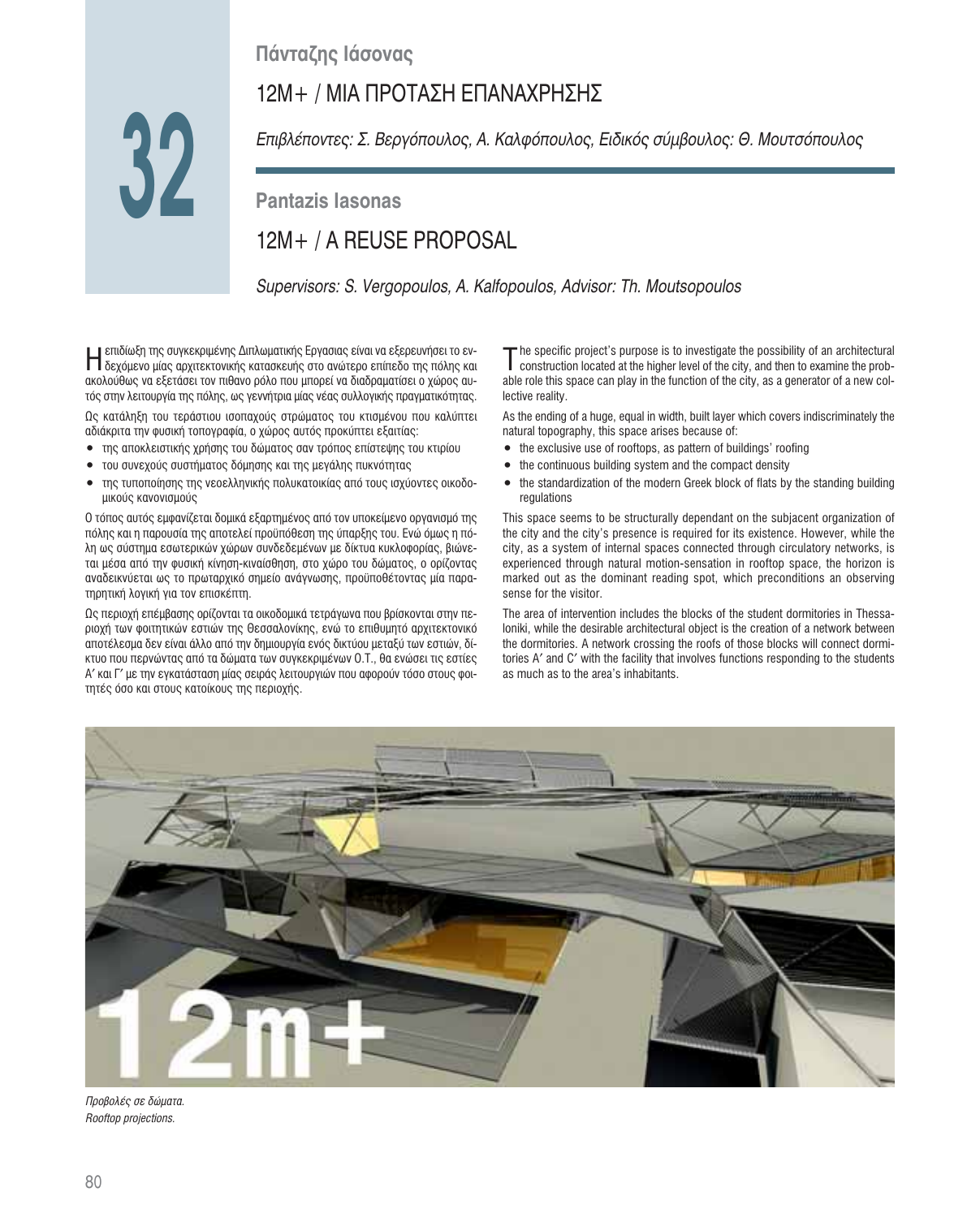

Βόρεια προοπτική (μικτή οπτική). Northern perspective (fused optics).



Νότια προοπτική (παθητική οπτική). Southern perspective (passive optics).



Νότια προοπτική (ενεργητική οπτική). Southern perspective (active optics).



Εσωτερική προβολή (ενεργητική οπτική). Interior projection (active optics).



Δυτική προοπτική (μικτή οπτική). Northern perspective (fused optics).



Πρόπλασμα (κέδρος, ασήμι 925). Mock up (cedar, silver 925).



Άποψη (μικτή οπτική). Viewpoint (fused optics).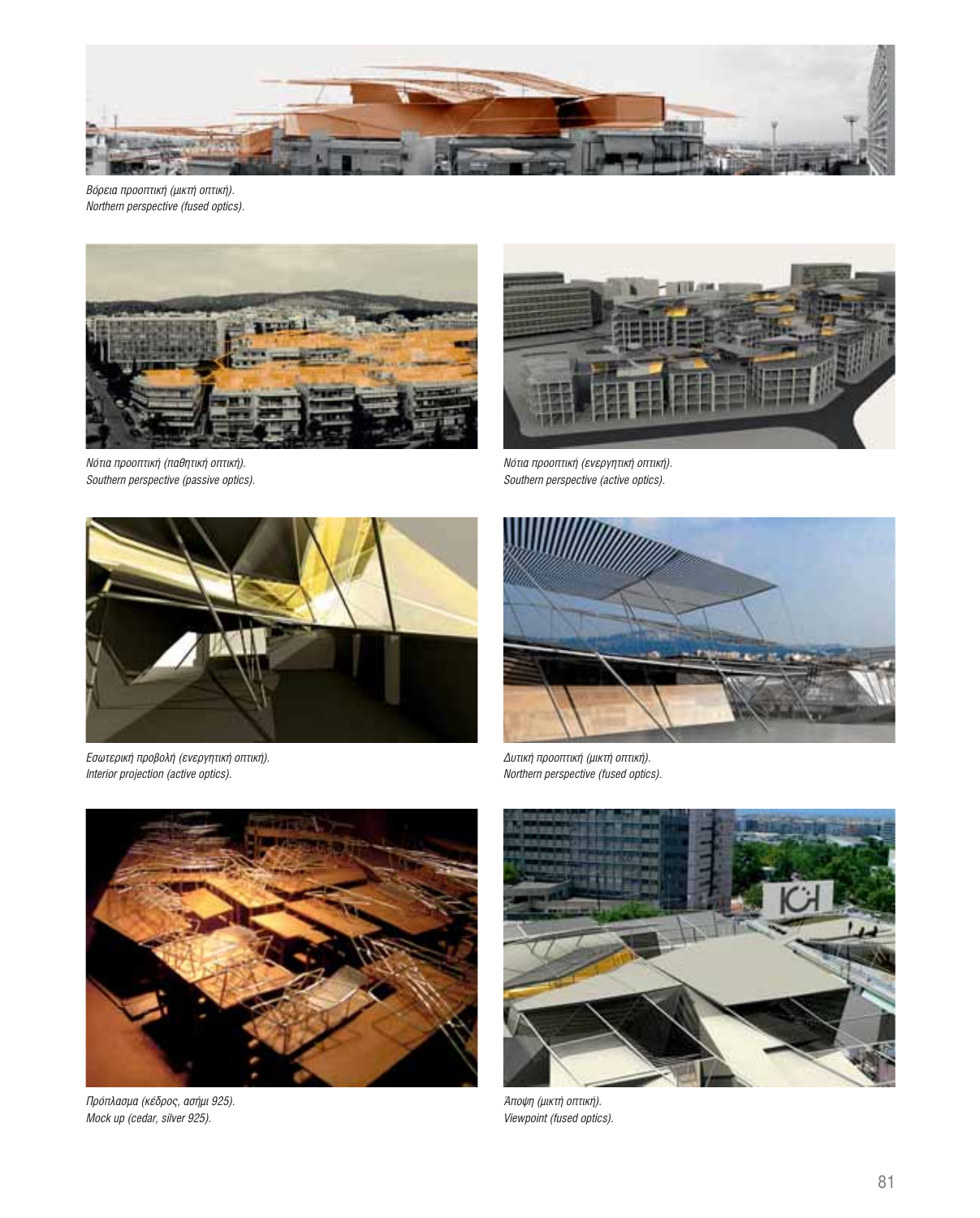# Πιπερίδου Παναγιώτα, Φραγκούδη Αναστασία

# SALUD PER AQUA - S.P.A.

Επιβλέπων: Γ. Παπακώστας

Piperidou Panagiota, Fragkoudi Anastasia SALUD PER AQUA - S.P.A.

Supervisor: G. Papakostas

ιαματική πηγή της Εφταλούς χωροθετείται στη βόρεια παραλιακή ακτή της Mu-|| Ιαματική πηγή της εφταλούς χωρουστείται στη ρορεια του πρωτών.<br>|| τιλήνης και σε απόσταση 3,5 χιλιομέτρων από το δήμο Μηθύμνων με πρωτεύουσα το Μόλυβο. Οι ακτές στην περιοχή είναι απόκρημνες και παρουσιάζουν μία μέση κλίση των 70% προς τη θάλασσα. Τα κύρια χαρακτηριστικά του τόπου είναι το βραχώδες τοπίο, η χαμηλή βλάστηση και η ύπαρξη δύο κόλπων μεταξύ των οποίων παρεμβάλλεται ένας χαμηλός λόφος. Η περιοχή είναι παραθαλάσσια και έχει θέα προς τα μικρασιατικά παράλια.

Λόγω της ύπαρξης της ιαματικής πηγής και της ιδιαιτερότητας της περιοχής η οποία διαρκώς αλλάζει σύνθεση λόγω της συνεχούς ανέγερσης ξενοδοχειακών μονάδων, αποφασίσαμε να διερευνήσουμε μία αρχιτεκτονική πρόταση για τη δημιουργία ενός συγκροτήματος με S.P.A.

Ο όρος S.P.A. είναι συντομογραφία της λατινικής έκφρασης "Salud Per Aqua", δηλαδή «υγεία μέσω του νερού». Σημαντικό και αναπόσπαστο στοιχείο των S.P.A. είναι το νερό που χρησιμοποιείται για θεραπεία και αναζωογόνηση.

Επιλογή μας είναι να σχεδιάσουμε μία οργανική αρχιτεκτονική που ενσωματώνει τις επεμβάσεις μας με το φυσικό τοπίο. Η αρχιτεκτονική προκύπτει από το ίδιο το τοπίο της περιοχής, την κλίση του εδάφους, τις πτυχώσεις και το ανάγλυφό του καθώς και από τη θάλασσα. Οι ισοϋψείς καμπύλες του εδάφους ανασηκώνονται και μετασχηματίζονται σε κλειστούς, ημιυπαίθριους και υπαίθριους χώρους. Καθώς το ίδιο το τοπίο συγκροτεί την αρχιτεκτονική του συγκροτήματος, προκύπτει μία μερικώς υπόσκαφη αρχιτεκτονική. Η ίδια η καμπύλη του εδάφους μπορεί να μεταφραστεί σε διαδρομή, δάπεδο, οροφή, στέγαστρο, ράμπα, και άλλα συναφή αρχιτεκτονικά στοιχεία.

Το συγκρότημα των S.P.A. αποκτά μία ενδιάμεση υπόσταση μεταξύ του μέσα και του έξω, του ανοιχτού και του κλειστού, της αρχιτεκτονικής και της φύσης. Η φύση λοιπόν της «αρχιτεκτονικής της φύσης» μας διευκόλυνε στην επίτευξη διαφορετικών χωρικών εμπειριών. Επιδιώξαμε το σχεδιασμό χώρων με διαφορετική ποσότητα φυσικού φωτός παίζοντας με το φως και τη σκιά, χώρους σε διαφορετικά επίπεδα που συνδέονται με ράμπες, χώρους με επίπεδες, κεκλιμένες ή θολωτές οροφές, ημιυπαίθριους και υπαίθριους χώρους που εναρμονίζονται με το τοπίο και κυρίως χώρους με βασικό στοιχείο την παρουσία του νερού στις ποικίλες υποστάσεις του.

Επιδιώξαμε η θάλασσα να αποτελέσει αναπόσπαστο στοιχείο της σύνθεσης επεκτείνοντας τις επεμβάσεις μας στο εσωτερικό της. Τα δώματα των ενοτήτων καθώς μετασχηματίζονται σε ράμπες, προεκτείνονται μέσα στη θάλασσα με τη μορφή διαδρομών που καταλήγουν σε προβλήτες. Η σύνθεση ολοκληρώνεται με το σχεδιασμό ενός κυE ftalou's hot spring is placed on the north coast of Mytilene island, 3.5 kilometers<br>E from the municipality of Mythimna, whose capital is Molivos. The seashore in the region is steep, and the average angle of the incline is of 70%. The dominant features of the place is the rocky landscape, the underwood, coexistence of two gulfs and a hill in between. The area is by the sea, with view to the coastline of Asia Minor (Anatolia).

Due to the existence of the hot spring and the distinctiveness of the region, which's structure is constantly changing because of the erection new tourist resorts, we decided to go over the proposal of a S.P.A. complex.

The term S.P.A. is the abbreviation of the latin expression "salud per aqua", or "health through water". An important element of the S.P.A. is the water used for cure and revitalization

Our choice is to use an organic architecture which so as to incorporate our intervention in the landscape. Our architecture arises from the landscape itself, the slope of the ground, the folds of the terrain, and the sea. The contour lines are uplifted and transformed to closed, semi-closed, or open-air spaces. While the landscape composes the architecture of the complex, an "undermined" architecture arises. One contour line may be translated as a path, a floor, a ceiling, a cover, a ramp or other architectural elements.

The S.P.A. complex forms an in-between substance, between in and out, between open and closed, between architecture and nature. So the "architecture of the nature" has put us in the way of composing different spatial experiences. We aimed at the design of spaces with various quantities of natural light, playing with light and shadow, spaces with flat, canted, or arched ceilings, semi-closed and open-air spaces which harmonize with the landscape, and mostly spaces including water in its various forms as their basic element.

We aimed at the constitution of the sea as an integral element of the synthesis, by extension of our interventions in it. The terraces are transformed into ramps which are stretched in the sea, as paths which end in piers. The composition is completed with the design of a breakwater, which creates an artificial port. The shape of the breakwater combined with the shape of the street amplifies the integration of the total.

Φωτορεαλιστικό του συγκροτήματος S.P.A., γενική άποψη.

ματοθραύστη ο οποίος διαμορφώνει ένα τεχνητό λιμάνι. Η χάραξη του κυματοθραύστη σε συνδυασμό με αυτήν του δρόμου ενισχύει την ενοποίηση του συνόλου.

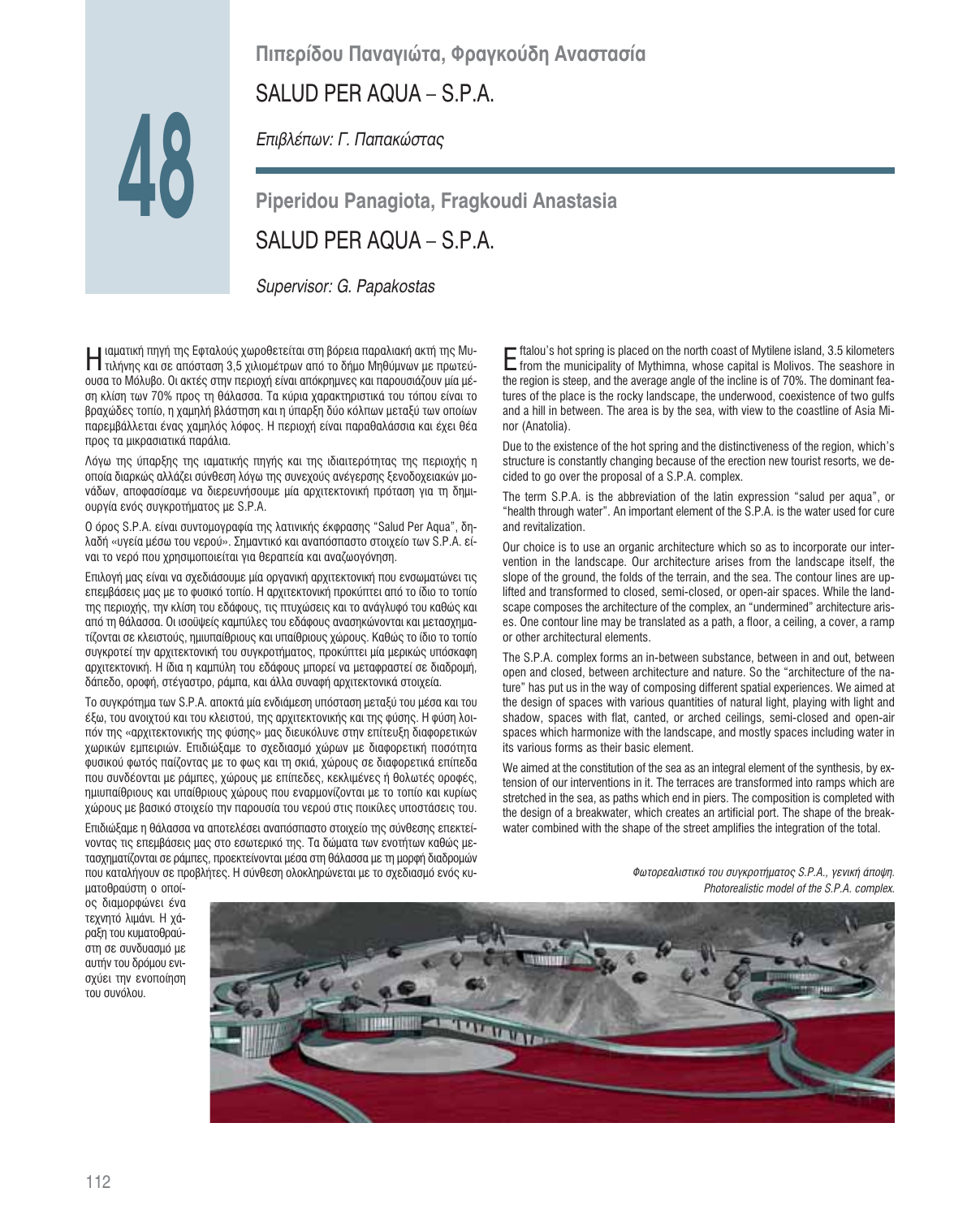

Τομή κτιρίου Γ. Section of building C.



Άποψη του κτιρίου Δ. View of building D.



Άποψη του εσωτερικού χώρου σε έναν από τους χώρους των σπηλιών. View of the interior of one of the cave-spaces.



Άποψη του κτιρίου Α. View of building A.



Άποψη του χώρου μεταξύ κτιρίων Β και Γ. View of the space between buildings B and C.



Φωτογραφία μακέτας. Photograph of the model.



Άποψη του κτιρίου Α. View of building A.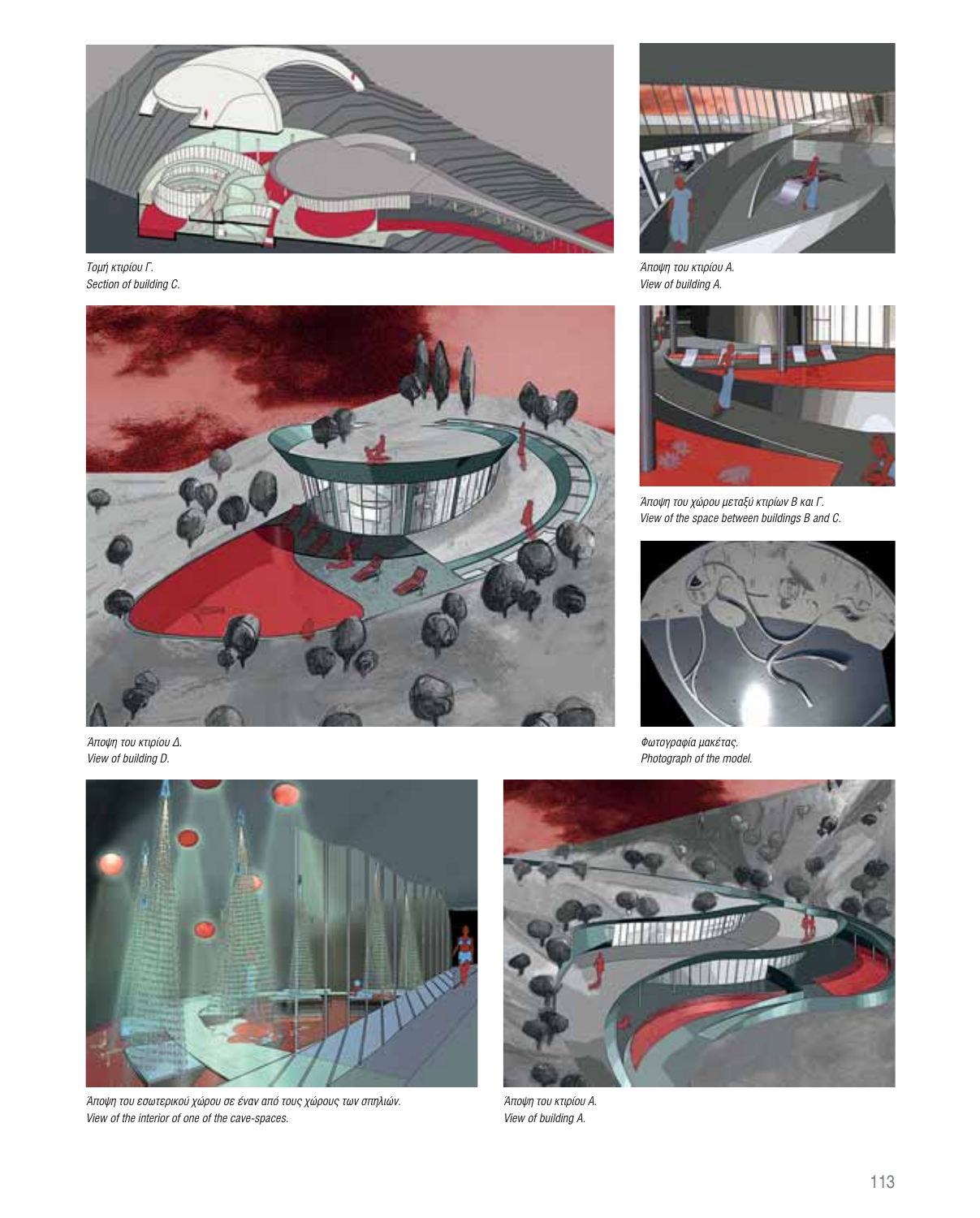# Βανδώρος Αλέξιος, Κονδύλης Ανδρέας THESSALONIKI BUSINESS CENTER: ΜΙΑ ΑΣΤΙΚΗ (ΑΝΑ)ΘΕΩΡΗΣΗ ΤΗΣ ΔΥΤΙΚΗΣ ΕΙΣΟΔΟΥ ΤΗΣ ΘΕΣΣΑΛΟΝΙΚΗΣ

Επιβλέπων: Α. Κωτσιόπουλος

# **Vandoros Alexios, Kondylis Andreas** THESSALONIKI BUSINESS CENTER: AN URBAN (RE)VIEW OF THE WEST ENTRANCE OF THESSALONIKI

Supervisor: A. Kotsiopoulos

φορμή για τη συγκεκριμένη μελέτη αποτέλεσε η πρόθεση για το σχεδιασμό ενός A φορμη για τη συγκεκριμενη μελετη αποτελευε η προσσει του δεν έχει εφαρμοστεί<br>Α κτιρίου-ουρανοξύστη που ανήκει σε ένα κτιριακό τύπο που δεν έχει εφαρμοστεί ιδιαίτερα στην Ελλάδα και αποτελεί ιδιαίτερη πρόκληση για κάθε αρχιτέκτονα. Μέσα από την ερευνητική μας εργασία προέκυψε η περιοχή μελέτης, στους Λαχανόκηπους Θεσσαλονίκης. Στα πλαίσια της επέμβασης στην ευρύτερη περιοχή μελέτης προτείνονται η επέκταση της γραμμής του ΜΕΤΡΟ, η διάνοιξη μιας 'λωρίδας νερού', η διαπλάτυνση των οδικών αρτηριών και νέες οδικές χαράξεις. Στο βόρειο γήπεδο της περιοχής μελέτης προτείνεται η χωροθέτηση ζώνης κατοικίας, ενώ στο νότιο η τοποθέτηση της εμπορικής ζώνης που αποτελείται από τρεις ουρανοξύστες. Τα ψηλά κτίρια αρθρώνονται σε τρία μέρη, τη ζώνη των μετακινήσεων και δύο ζώνες που παραλαμβάνουν τις κύριες χρήσεις και είναι προσανατολισμένα στον άξονα βορρά-νότου. Πρόκειται για μια συνολική επέμβαση η οποία εκτείνεται από τον αστικό σχεδιασμό της ευρύτερης περιοχής μέχρι τις κατασκευαστικές λεπτομέρειες των ψηλών κτιρίων.

> Εγκάρσια τομή στο σύνολο της περιοχής μελέτης. Transverse section throughout the study area.

The reason for this study was the desire to design a skyscraper-building belong-<br> $\int$  ing to a building time that has not been as the ing to a building type that has not been implemented, particularly in Greece and is a particular challenge for any architect. Our research work indicated the study area, the Thessaloniki Gardens. In the context of intervention in the wider area the study proposes the extension of the metro line, the opening of a 'water lane', the widening of roads and new road alignments. In the northern part of the study area we propose residence zoning, and placement of the commercial area in the south, including three skyscrapers. The tall buildings comprise of three parts, the area of transition and the areas which receive the main use and are on the north-south axis. This is a comprehensive intervention which extends from the urban design of the wider area to the very minute construction detail of tall buildings.





Τελική κάτοψη στο επίπεδο 0.00. Final plan at ground level 0.00.

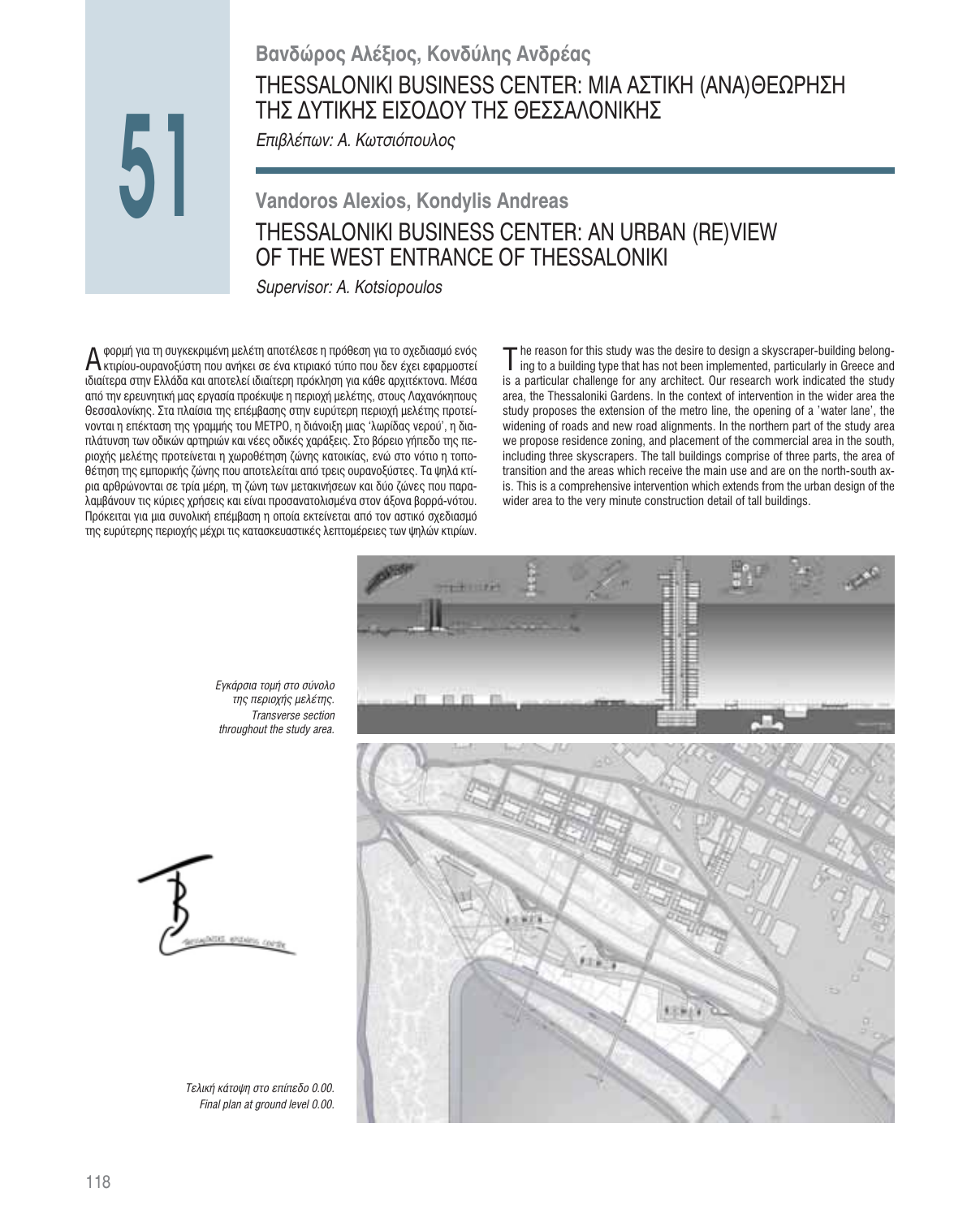

Πανοραμική άποψη του συνόλου της περιοχής μελέτης. Panoramic view of the entire study area.



Τρισδιάστατη κάτοψη του συνόλου της περιοχής μελέτης.<br>Three dimensional plan view of the entire study area.



Άποψη ενός ουρανοξύστη από το έδαφος. View a skyscraper from the ground.



Άποψη του εσωτερικού φουαγιέ του ουρανοξύστη. View of the interior of the skyscraper foyer.



Τρισδιάστατη απεικόνιση των εγκάρσιων αξόνων-γεφυρών και της διαμήκους διαδρομής-<br>γέφυρας μεταξύ των ψηλών κτιρίων.

Three dimensional display of cross-bridges and lines of long-route bridging between tall buildings.



Μακέτα ουρανοξύστη. Skyscraper model.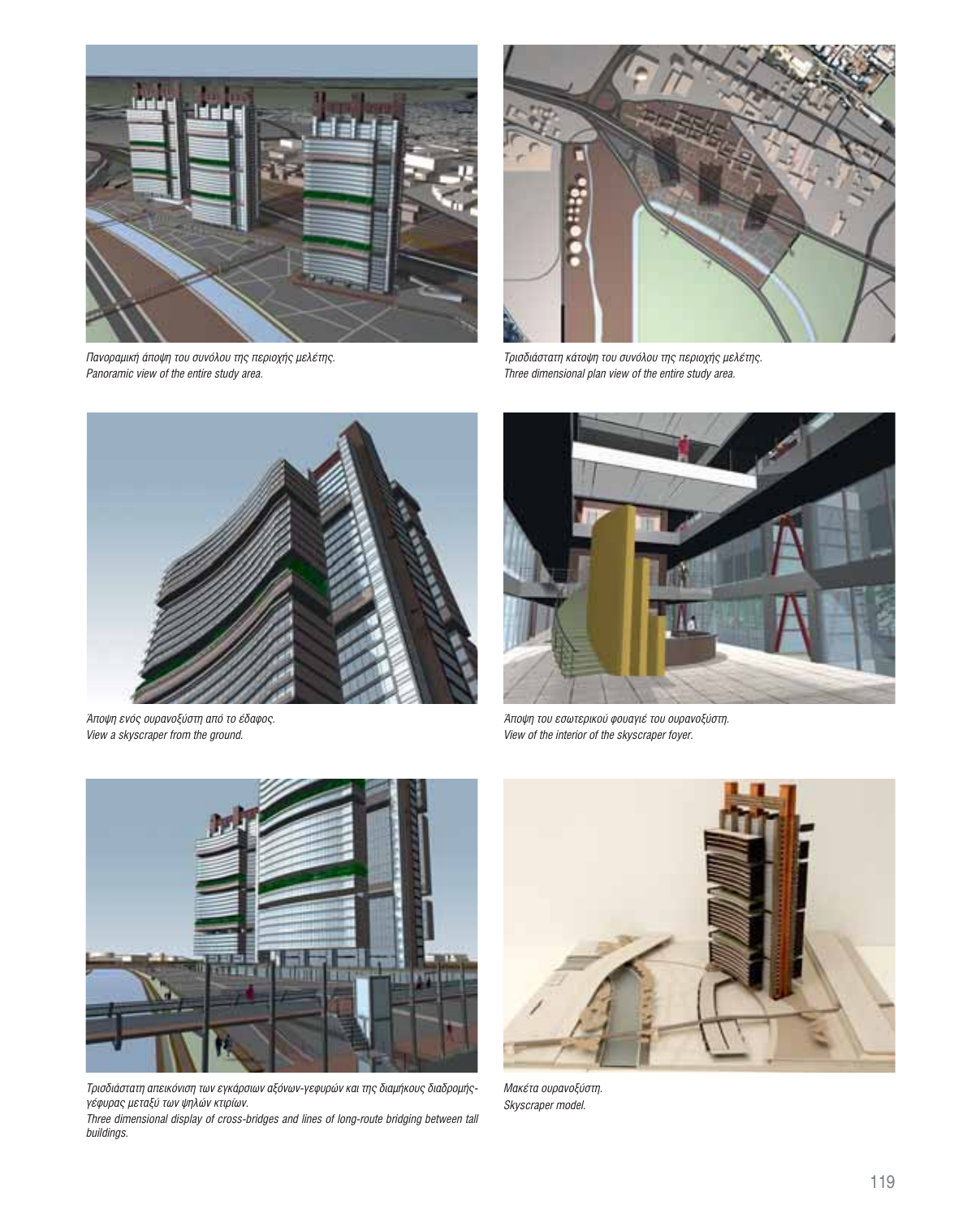# **Κυριαφίνη Μάγδα, Πρώιος Κωνσταντίνος**

# Ε-75: ΔΥΤΙΚΗ ΕΙΣΟΔΟΣ ΘΕΣΣΑΛΟΝΙΚΗΣ

*Eπιβλέπων: Γ. Παπακώστας* 

**Kyriafini Magda, Proios Konstantinos** E-75: WEST ENTRANCE OF THESSALONIKI

*Supervisor: G. Papakostas*

#### **Περιοχή**

**59**

- Νέα Δυτική Είσοδος της Θεσσαλονίκης (κόμβος της εθνικής οδού Ε-75)
- έλλειψη αστικότητας, σημείων αναφοράς, διάχυσης των χρήσεων, δημόσιου χώρου

#### $Στόχοι$

- Είσοδος στην Θεσσαλονίκη, σηματοδότηση της μετάβασης από την ύπαιθρο στην πόλη
- Δημιουργία νέου αστικού τοπίου και νέας αστικότητας με το σχεδιασμό ελεύθερου δημόσιου χώρου όπως επίσης και χώρων εμπορίου και αναψυχής.

#### **N**oóraon

Αυτοκινητόδρομος: ψηλότερα από το έδαφος - κατάργηση της συμμετρίας: Ρεύμα εισόδου - καμπύλη χάραξη, πλευρικά κεκλιμένα τοιχία - το εισερχόμενο στην πόλη όχημα μειώνει ταχύτητα και καδράρονται θέες με τη βοήθεια των τοιχίων (Θερμαϊκός κόλπος, Χορτιάτης, πόλη) - τα στοιχεία της πόλης εμφανίζονται σταδιακά και αποσπασματικά (αντίληψη οδηγού για το τοπίο που διασχίζει). Ρεύμα εξόδου - ευθύγραμμο, κλειστό τούνελ (αυτός που φεύγει από την πόλη την έχει ήδη αφήσει πίσω του χωρικά και νοητικά - ο προορισμός και ο ίδιος ο δρόμος έχει μεγαλύτερη σημασία από την αφετηρία), σύνθεση δύο διαφορετικών κλιμάκων, της μεγάλης του δρόμου και του οδηγού και της μικρής του πεζού / καταναλωτή / περιηγητή: φύτευση ψηλών δέντρων - μεγακατασκευή λόγω μεγέθους αλλά παράλληλα, αντιληπτά ως φυσικό στοιχείο - συμφιλιώνει τον άνθρωπο με τη μεγάλη κλίμακα. Χώρος εμπορίου και αναψυχής: λωρίδες του εδάφους που ανασηκώνονται και δημιουργούν τα εξωτερικά κελύφη των κτηρίων κατά μήκος μίας κύριας διαδρομής. Διαβαθμίσεις υπαίθριων και ημιυπαίθριων χώρων.

Διαδρομή - παράλληλα στέγαστρα - το αποτύπωμα του φωτός που διέρχεται μεταξύ των στεγάστρων, στροφή των κτηρίων των καταστημάτων προς τη διαδρομή. Οι «πίσω» όψεις, προς την πλευρά του δρόμου, αποτελούν βιτρίνες / οθόνες / σηματοδότηση της εμπορικής χρήσης του συνόλου. Ελεύθερος δημόσιος χώρος: οργάνωση γύρω από σύστημα στεγάστρων / χώροι στάσης, κίνησης και περιστασιακών δραστηριοτήτων - εξίσου ολοκληρωμένοι και όταν είναι κενοί, πρισματικός όγκος: στάθμευση αυτοκινήτων με ρομποτικό σύστημα - τοπόσημο, αντιληπτό από μεγάλη απόσταση. Γελοιογραφία της χρήσης του αυτοκινήτου στη σύγχρονη πόλη. Το αυτοκίνητο γίνεται μέρος του τοπίου με έναν τρόπο διαφορετικό από τον συνηθισμέ-VO. Φωτιστικοί στύλοι: μπροστά από τις βιτρίνες / οθόνες: μετασχηματισμός της εικόνας των διαφημιστικών πινακίδων που περιστοιχίζονται από κολώνες και καλώδια. Τέσσερις προβολείς γηπέδου τη νύχτα μετασχηματίζουν τον χώρο.

#### **Area**

- New Western entrance of Thessaloniki (E-75 junction of the National Highway)
- Lack of urbanicity, reference points, outpour of uses, public space

#### **Aims**

- Entrance to Thessaloniki, pinpoint of the transition from the country to the city
- Creation of a new urban landscape and a new urbanicity with the design of an open public space together with the design of commercial and leisure spaces.

#### **Proposal**

Highway: above the ground level - abolition of symmetry: flow of entry-curved tracing, side tilted walls - the entering vehicle slows down and views are framed with the help of the walls (Thermaikos Bay, Chortiatis Mountain, the city) - the elements of the city appear gradually and fragmented (driver's perception of the landscape he/she is passing). Flow of exit - straight, closed tunnel (one who leaves the city has already left behind both mentally and spatially - the destination and the road itself is of greater essence than the starting point), composition of 2 different scales, the large one of the road and the driver and the small one of the pedestrian/consumer: tall tree plantation - megastructure due to size but also conceived as natural elements - brings man to term with the large scale. Space of commerce and leisure: strips of land that are immerced and create outer shells of the buildings along the main route. Graduation of outdoor and semi-outdoor spaces.

Route - parallel shelters - the imprint of light that passes through the shelters, turn of the buildings towards the route. The back facades, on the side of the street, are the display window/screens/signification of the commercial use of the whole. Free public space: organization around a system of shelters / parking spaces, motion and circumstantial activities - equally complete even when they are vacant, prismatic volume: car-park with a robotic system - landmark, viewable from long distance. Cartoon of the use of the car in the modern city. The car becomes part of the landscape in a different way than usual. Light Poles: in front of display windows / screens: transformation of the image of ad-signs that are surrounded by poles and cables. Four stadium lights transform the area at night.



*Τομή γενικής διάταξης. Section of general arrangement.*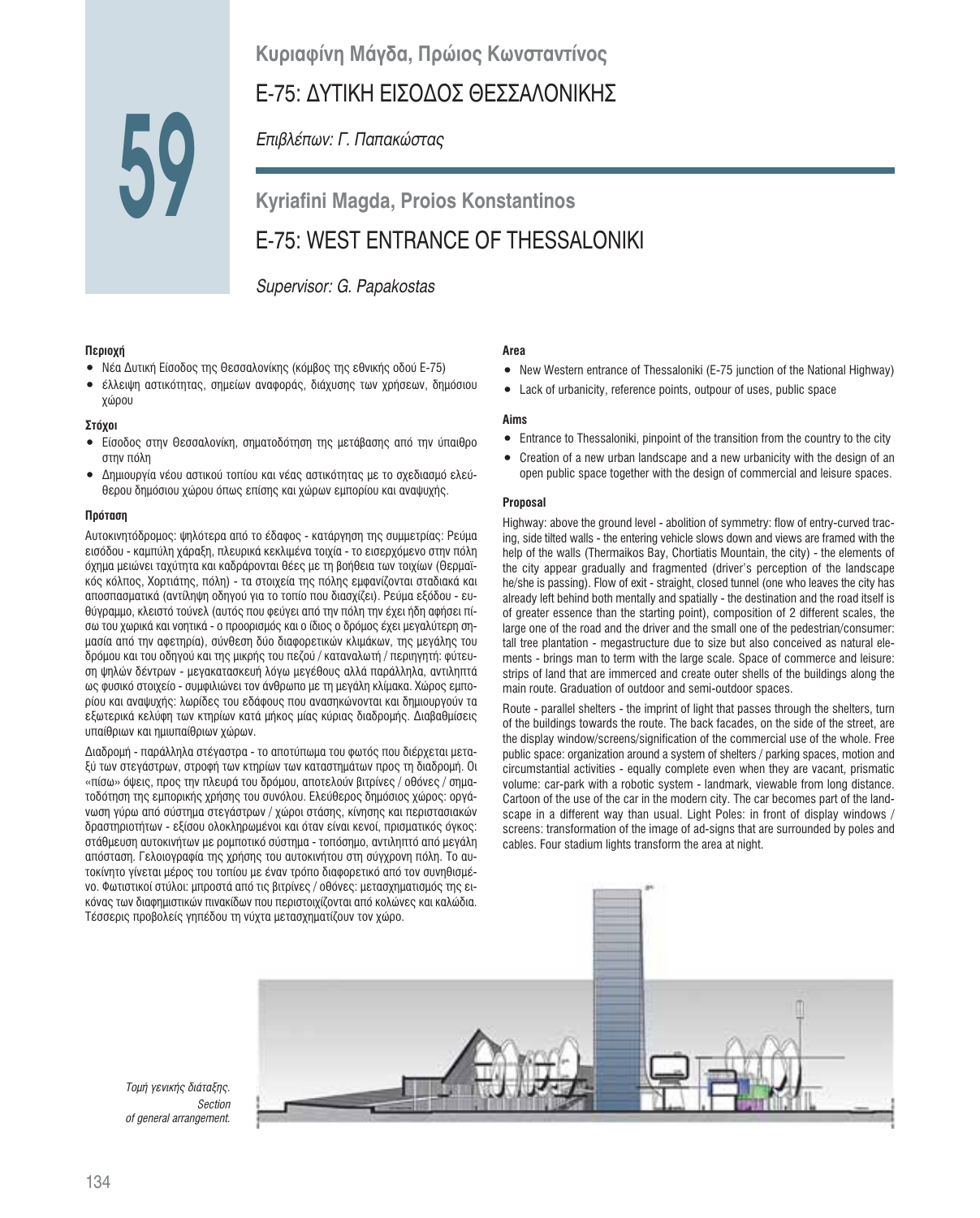



Τομή γενικής διάταξης. Section of general arrangement.



Μακέτα. Model.





Περιοχή μελέτης: αεροφωτογραφία και γενική άποψη του κόμβου. Project area: aerial view and general view of the junction.



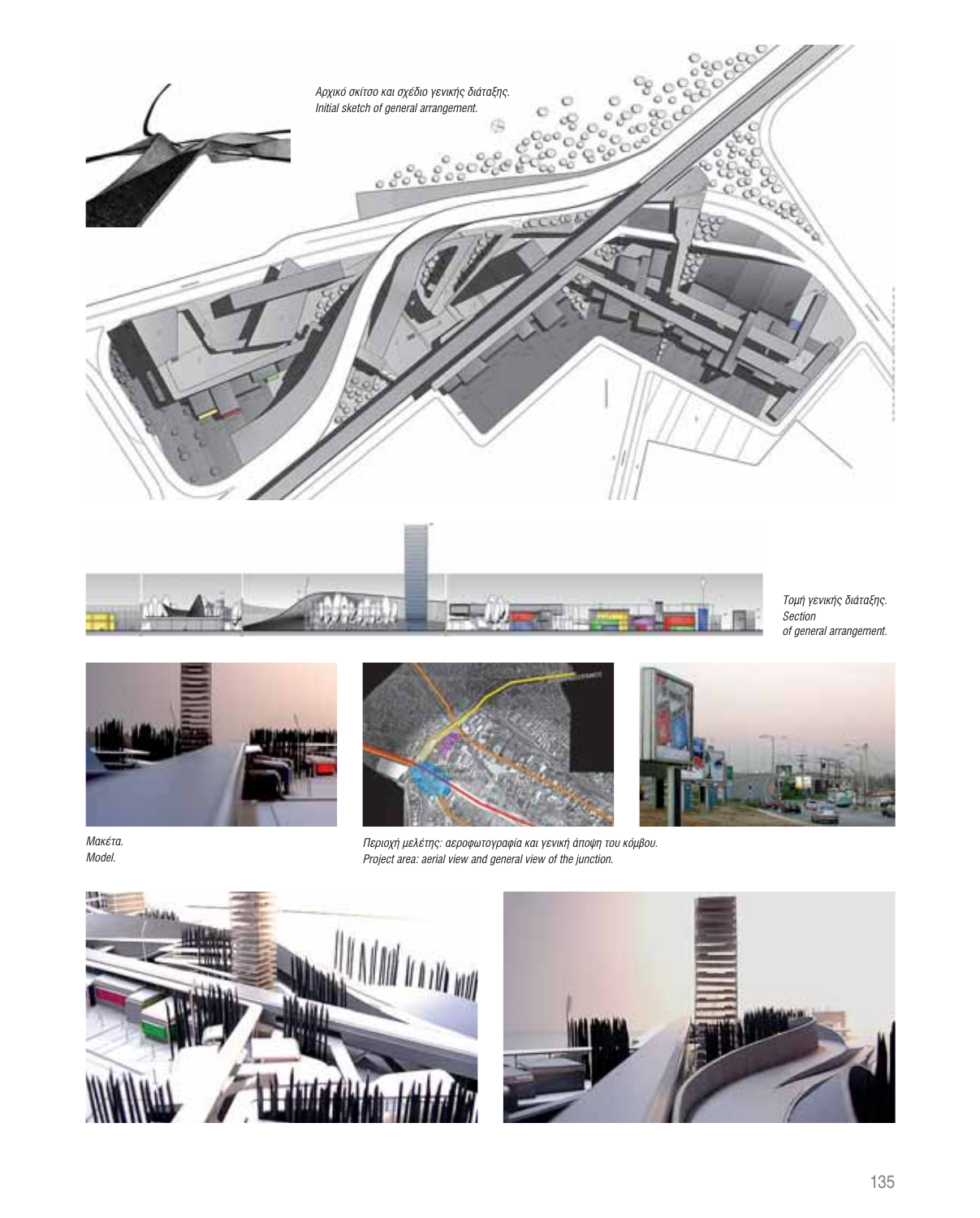# Προυσαλίδου Έλενα

# ΤLÖN: ΟΤΑΝ Ο ΑΛΓΟΡΙΘΜΟΣ ΓΙΝΕΤΑΙ ΧΩΡΟΣ

*Επιβλέποντες: Λ. Παπαδόπουλος, Σ. Βεργόπουλος* 

# **Prousalidou Elena**

# TLÖN: WHEN AN ALGORITHM BECOMES SPACE

*Supervisors: L. Papadopoulos, S. Vergopoulos*

 $\mathcal T$ ο διήγημα 'Tlön, Uqbar, Orbis Tertius' του Μπόρχες αναφέρεται στην επινόηση<br>Ενός κόσμου, δομημένου σύμφωνα με τις αρχές του ιδεαλισμού, που σταδιακά επιβάλλεται στη συλλογική αντίληψη και τελικά αντικαθιστά τον υπαρκτό κόσμο. Ο χρόνος στον Τλον ορίζεται ως το σύνολο διαδοχικών, ανεξάρτητων χρονικών στιγμων. Ο κόσμος είναι η πραγματικότητα όπως αυτή γίνεται αντιληπτή σε κάθε χρονική στιγμή.

Ποιά μορφή θα μπορούσε να έχει η αρχιτεκτονική του Τλον, όταν ο χρόνος ενώνει την αποσμασματική αντίληψη του χώρου, αντιστρέφοντας την αποδεκτή σημασία του χώρου ως σημείου αναφοράς;

Οι μέθοδοι ανάλυσης της Δυναμικής των Κατασκευών βασίζονται στη χρονική δια-Κριτοποίηση. Τόσο το φορτίο που επιβάλλεται σε ένα δυναμικό σύστημα, όσο και οι αντιδράσεις που προκύπτουν μελετώνται σε μια σειρά διαδοχικών χρονικών διαστημάτων. Η επιλογή του χρονικού βήματος μπορεί να ποικίλει και οδηγεί σε δια-ΦΟΡΕΤΙΚές προσεγγίσεις και απεικονίσεις της πραγματικότητας, που όλες γίνονται δεκτές και ισχύουν ταυτόχρονα.

Η μεθοδος αυτη αποτέλεσε κατάλληλη αφετηρία για τον αρχιτεκτονικό σχεδιασμό, βασική προυπόθεση του οποίου ήταν ο προσδιορισμός ενός κρυφού κανόνα, ενός εσωτερικού συστήματος οργάνωσης, που να συνδέει όλες τις κατασκευές σε μια αδιάσπαστη ενότητα.

Ως κύριο εργαλείο σχεδιασμού χρησιμοποιήθηκε ο αλγόριθμος Newmark-βήτα. Εφαρμόστηκε δυναμική ανάλυση με επίλυση της εξίσωσης κίνησης σε σύστημα μονοβάθμιου γραμμικού ταλαντωτή και προέκυψε πλήθος λύσεων για διάφορες τιμές χρονικού βήματος. Οι γραφικές παραστάσεις μετατράπηκαν σε αρχιτεκτονικες κατασκευές του Τλον, ακολουθώντας τη μεθοδολογία μετατροπής δισδιάστατων γραφημάτων σε τρισδιάστατες χωρικές μορφές, όπως αυτή διαμορφώθηκε κατά τη διάρκεια του σχεδιασμού.

Ο ναός, η βιβλιοθήκη, το θέατρο και οι κατοικίες του Τλον επιλέχθηκαν ως αντιπροσωπευτικοί τύποι κτισμάτων της κοινωνικής οργάνωσης του κόσμου μας, όπως αυτή θα μπορούσε να προβληθεί σε ένα συστηματικά σχεδιασμένο φανταστικό πλανήτη.

Borges' short story Tlön, Uqbar, Orbis Tertius is all about the conception of a<br>world with a structure based on the principles of idealism that gradually replaces the real one. Time on Tlon is defined as a series of independent moments. The world is the reality perceived in every time interval.

What kind of architecture would best fit the world of Tlon, were time unifies the fragmented perception of space, reversing the accepted meaning of space as a reference point?

The analysis methods of Structure Dynamics are based on discernible time frames. Both the load that is asserted in a dynamic system and the reactions that occur are studied in a series of consecutive time intervals. The choice of the time step varies and may lead to different approaches and representations of reality that are all acceptable and apply coinstantaneously.

This method was the starting point for the architectural design which had a main requirement of defining a secret rule, an internal organization system, that connects all the structures in one continuous module.

The main design tool used was the Newmark-Beta algorithm. A dynamic analysis was implemented with the resolution of a motion equation in a monobasic linear oscillator with a swarm of solutions cropping out for every varied time step value. The graphs that occurred were transformed into the architectural structures of Tlon by turning 2d graphs into 3d structures through a specific methodology that was developed during the design process.

The temple, the library, the theatre and the housing units of Tlon were selected as characteristic building types of the social organization of our world that could be projected on a systemically designed fictional planet.